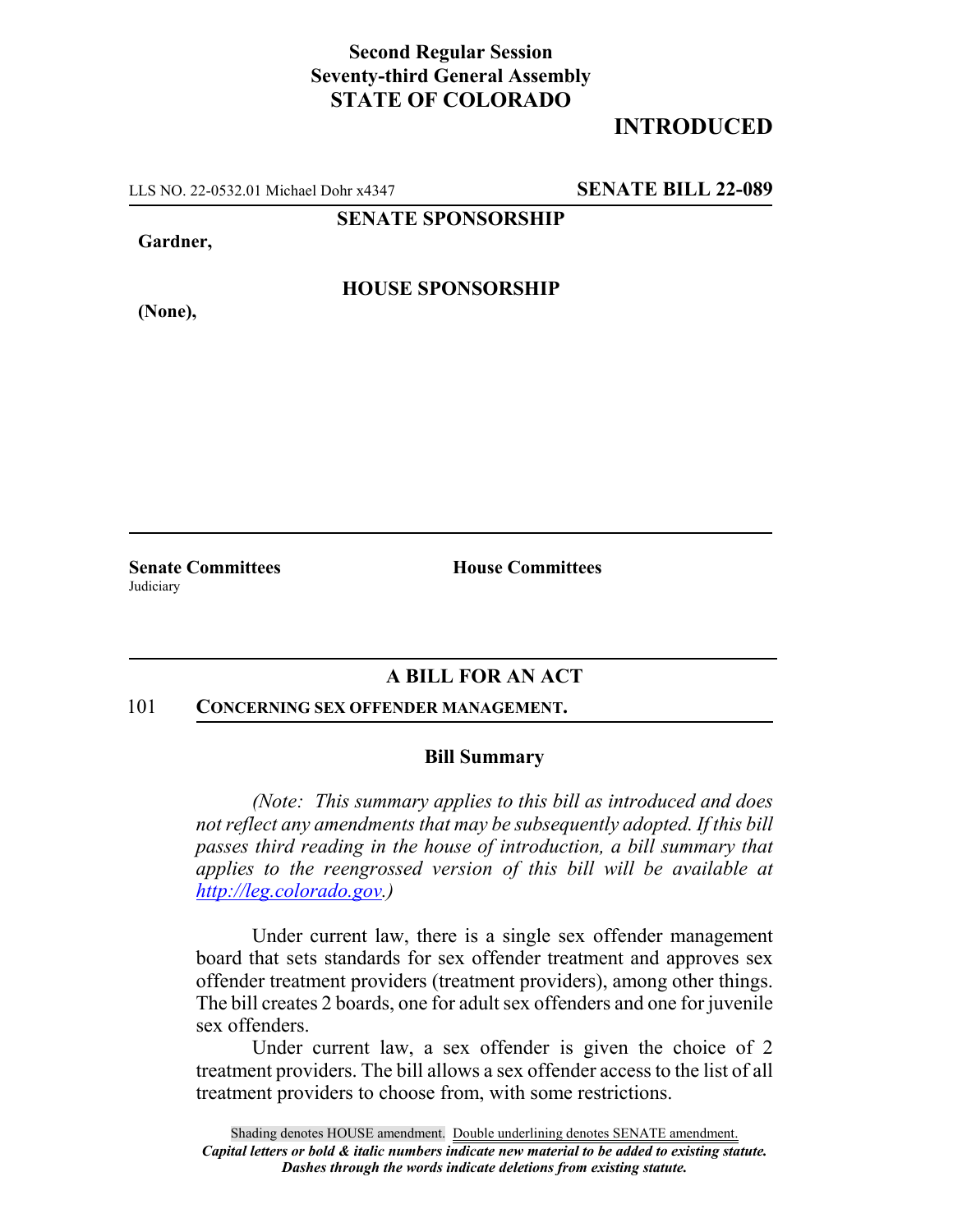The bill gives prosecutors discretion to permit a sex offender evaluation to be dispensed with if it is only triggered by sexual offense history.

The bill directs the department of corrections (department) to identify all inmates who are required to undergo sex-offense treatment, are eligible to receive sex-offense treatment, and have not been provided with the opportunity to undergo sex-offense treatment while incarcerated. The department shall provide this data to the adult sex offender management board prior to August 31, 2022. The division of parole in the department and the adult sex offender management board shall meet and develop solutions to address the needs of treatment for offenders incarcerated in the department. The adult sex offender management board shall present findings to the division of criminal justice in the department of public safety prior to January 1, 2023.

The bill requires the boards to create a joint application review subcommittee to serve each board for the application and review process of treatment providers, evaluators, and polygraph examiners. The bill requires the boards to maintain a record of any denial or removal from the list of approved treatment providers or other sanctions due to a provider's criminal history.

The bill requires the adult sex offender management board to conduct a reoffense research project to collect and analyze data related to rearrest and reconviction rates for sex offenders.

| $\mathbf{1}$   | Be it enacted by the General Assembly of the State of Colorado:                 |
|----------------|---------------------------------------------------------------------------------|
| $\overline{2}$ | <b>SECTION 1.</b> In Colorado Revised Statutes, 16-11-102, amend                |
| 3              | $(1)(a)(VI)$ introductory portion, $(1)(a)(VI)(A)$ , $(1)(b)(I)$ introductory   |
| $\overline{4}$ | portion, $(1)(b)(II)$ ; and <b>add</b> $(1)(b)(I)(D)$ as follows:               |
| 5              | 16-11-102. Presentence or probation investigation.                              |
| 6              | $(1)$ (a) (VI) The report described in subparagraph (I) of this paragraph (a)   |
| 7              | SUBSECTION $(1)(a)(I)$ OF THIS SECTION need not include the statement           |
| 8              | described in subparagraph $(H)$ of this paragraph $(a)$ SUBSECTION $(1)(a)(II)$ |
| 9              | OF THIS SECTION If:                                                             |
| 10             | (A) The defendant is a sex offender for whom the ADULT sex                      |
| 11             | offender management board has established separate and distinct release         |
| 12             | guidelines pursuant to section $18-1.3-1009$ ; C.R.S.;                          |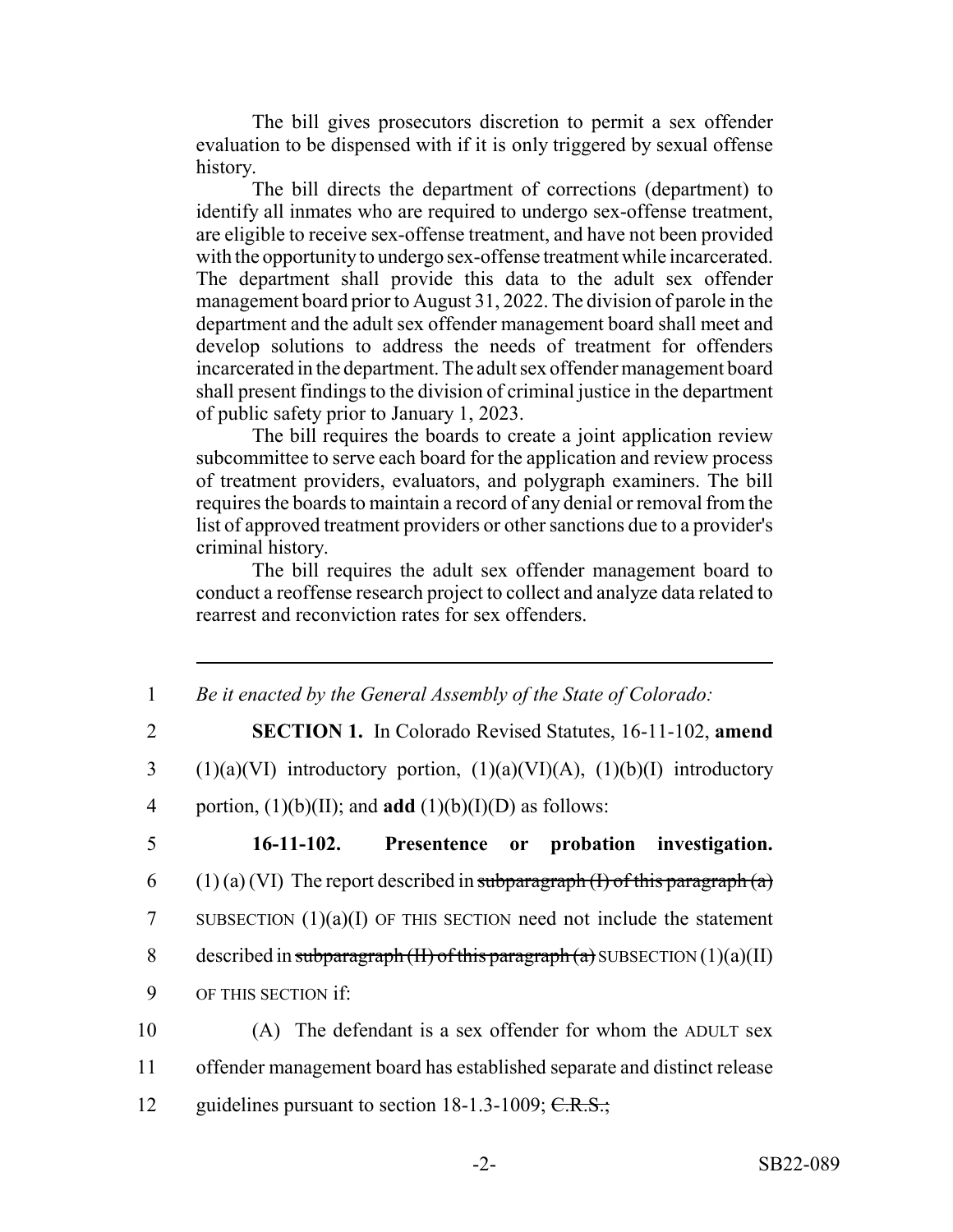(b) (I) Each presentence report prepared regarding a sex offender, as defined in section 16-11.7-102 (2), with respect to any offense 3 committed on or after January 1, 1996, shall MUST contain the results of an evaluation and identification conducted pursuant to article 11.7 of this title TITLE 16; except that:

 (D) IF THE DEFENDANT IS DESIGNATED A SEX OFFENDER FOR PURPOSES OF REQUIRING AN EVALUATION BECAUSE OF THE DEFENDANT'S PREVIOUS HISTORY OF SEXUAL OFFENSE, AS DESCRIBED IN SECTION 16-11.7-102 (2)(a)(II), AND THE DISTRICT ATTORNEY WAIVED THE EVALUATION REQUIREMENT, AS DESCRIBED IN SECTION 16-11.7-104 (1), AN EVALUATION AND IDENTIFICATION PURSUANT TO ARTICLE 11.7 OF THIS 12 TITLE 16 IS NOT REQUIRED BUT MAY BE ORDERED BY THE COURT.

13 (II) In addition, the presentence report shall MUST include, when 14 appropriate as provided in section 18-3-414.5, C.R.S., the results of the risk assessment screening instrument developed pursuant to section 16 16-11.7-103 (4)(d). Notwithstanding the provisions of subsection (4) of 17 this section, a presentence report shall MUST be prepared for each person convicted as a sex offender, and the court may not dispense with the presentence evaluation, risk assessment, and report unless an evaluation and risk assessment has been completed within the last two years and there has been no material change that would affect the evaluation and risk assessment in the past two years, OR IF THE DESIGNATION OF SEX OFFENDER IS DUE TO THE DEFENDANT'S PREVIOUS HISTORY OF SEXUAL OFFENSE, AS DESCRIBED IN SECTION 16-11.7-102 (2)(a)(II), AND THE DISTRICT ATTORNEY WAIVED THE REQUIREMENT FOR AN EVALUATION AND 26 IDENTIFICATION PURSUANT TO ARTICLE 11.7 OF THIS TITLE 16.

**SECTION 2.** In Colorado Revised Statutes, 16-11.7-102, **amend**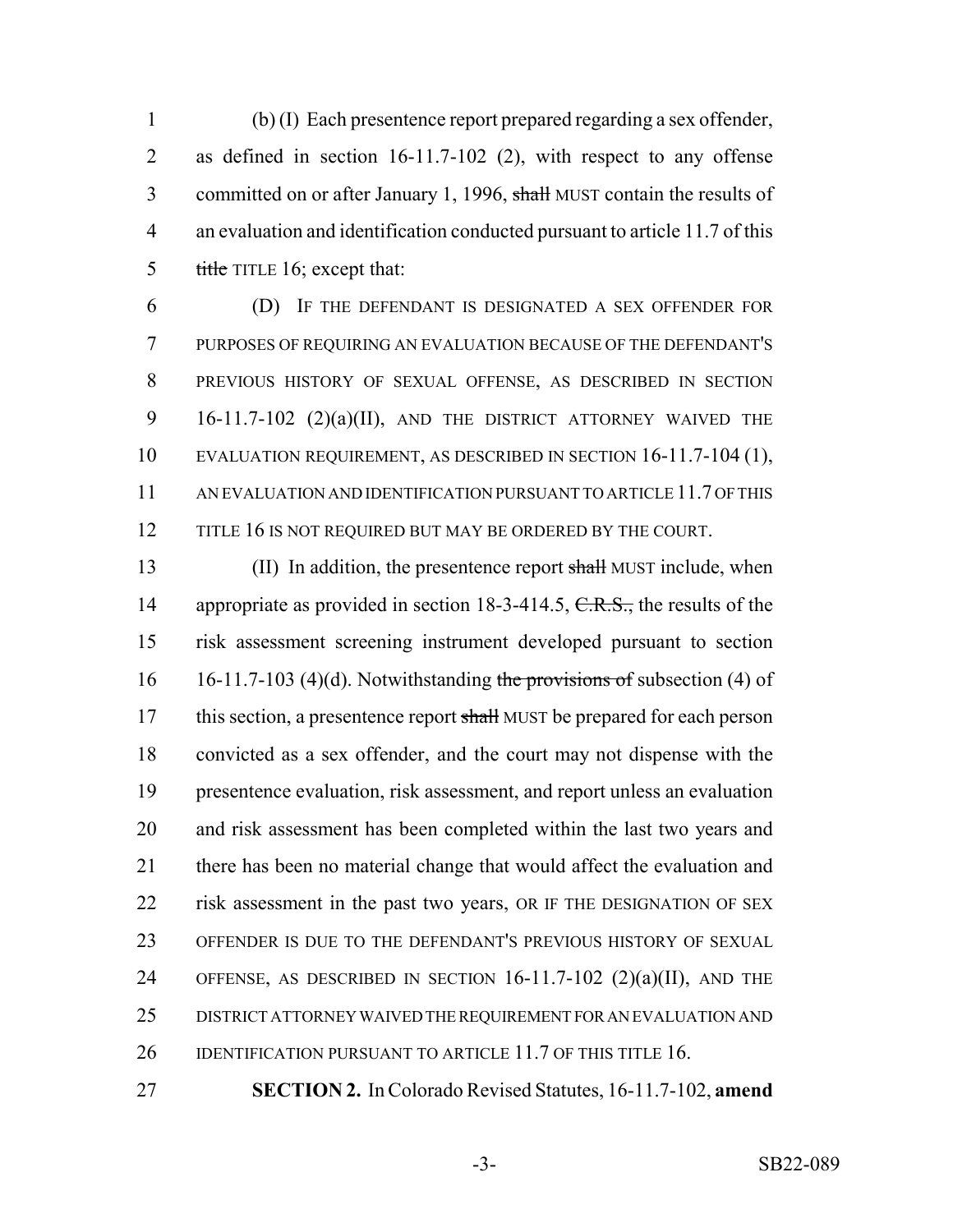(4); and **repeal** (1.3) as follows:

 **16-11.7-102. Definitions.** As used in this article 11.7, unless the context otherwise requires:

 (1.3) "Board" means the sex offender management board created in section 16-11.7-103.

 (4) "Treatment" means therapy, monitoring, and supervision of 7 any sex offender which THAT conforms to the standards created by the ADULT SEX OFFENDER MANAGEMENT board pursuant to section 16-11.7-103 OR THE JUVENILE SEX OFFENDER MANAGEMENT BOARD PURSUANT TO SECTION 16-11.7-103.5.

 **SECTION 3.** In Colorado Revised Statutes, 16-11.7-103, **amend** 12 (1), (3), (4) introductory portion, (4)(b)(II), (4)(e)(I), (4)(h)(II), (6)(a), and (6)(b); **repeal** (4)(i), (4)(j), and (4)(k); and **add** (4)(m) as follows:

 **16-11.7-103. Adult sex offender management board - creation - duties - repeal.** (1) There is hereby created in the department of public 16 safety  $\alpha$  AN ADULT sex offender management board, REFERRED TO IN THIS 17 SECTION AS THE "BOARD", that consists of twenty-five FIFTEEN members. The membership of the board must reflect, to the extent possible, representation of PERSONS FROM urban and rural areas of the state; PERSONS WITH DISABILITIES; PERSONS OF DIVERSE RACIAL, ETHNIC, 21 GENDER, LINGUISTIC, AND CULTURAL BACKGROUNDS; and a balance of 22 PERSONS WITH expertise in adult and juvenile issues relating to persons 23 who commit sex offenses ISSUES RELATED TO SEX OFFENSES COMMITTED BY ADULTS. The membership of the board consists of the following 25 persons, who are appointed as follows:

26 (a) The chief justice of the supreme court shall appoint three TWO members as follows: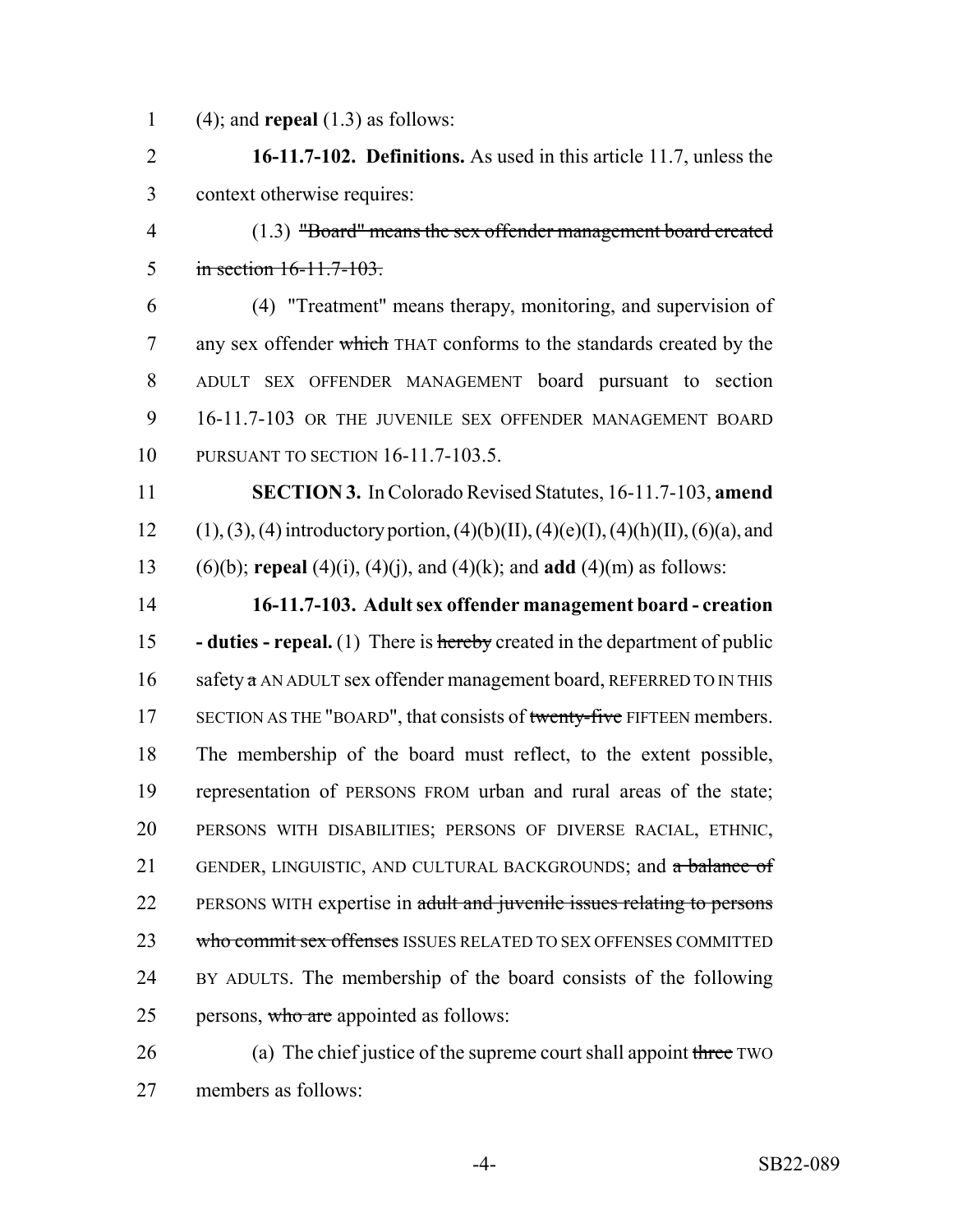| $\mathbf{1}$   | (I) One member who represents the judicial department; AND              |
|----------------|-------------------------------------------------------------------------|
| $\overline{2}$ | (II) One member who is a district court judge; and                      |
| 3              | (III) One member who is a juvenile court judge or juvenile court        |
| 4              | magistrate;                                                             |
| 5              | (b) The executive director of the department of corrections shall       |
| 6              | appoint one member who represents the department of corrections;        |
| 7              | (c) The executive director of the department of human services          |
| 8              | shall appoint three members as follows:                                 |
| 9              | (I) One member who represents the department of human services          |
| 10             | and who has recognizable expertise in child welfare and case            |
| 11             | management;                                                             |
| 12             | (II) One member who represents the division of youth services in        |
| 13             | the department of human services; and                                   |
| 14             | (III) One member who is a provider of out-of-home placement             |
| 15             | services with recognizable expertise in providing services to juveniles |
| 16             | who have committed sexual offenses;                                     |
| 17             | (d) The executive director of the department of public safety shall     |
| 18             | appoint sixteen ELEVEN members as follows:                              |
| 19             | (I) One member who represents the division of criminal justice in       |
| 20             | the department of public safety;                                        |
| 21             | <b>Two</b> THREE members who are licensed mental health<br>(II)         |
| 22             | professionals with recognizable expertise in the treatment of adult sex |
| 23             | offenders AND WHO HAVE BEEN PROFESSIONALS APPROVED BY THE BOARD         |
| 24             | PURSUANT TO SECTION 16-11.7-106 (2)(b);                                 |
| 25             | (III) Two members who are licensed mental health professionals          |
| 26             | with recognizable expertise in the treatment of juveniles who have      |
| 27             | committed sexual offenses;                                              |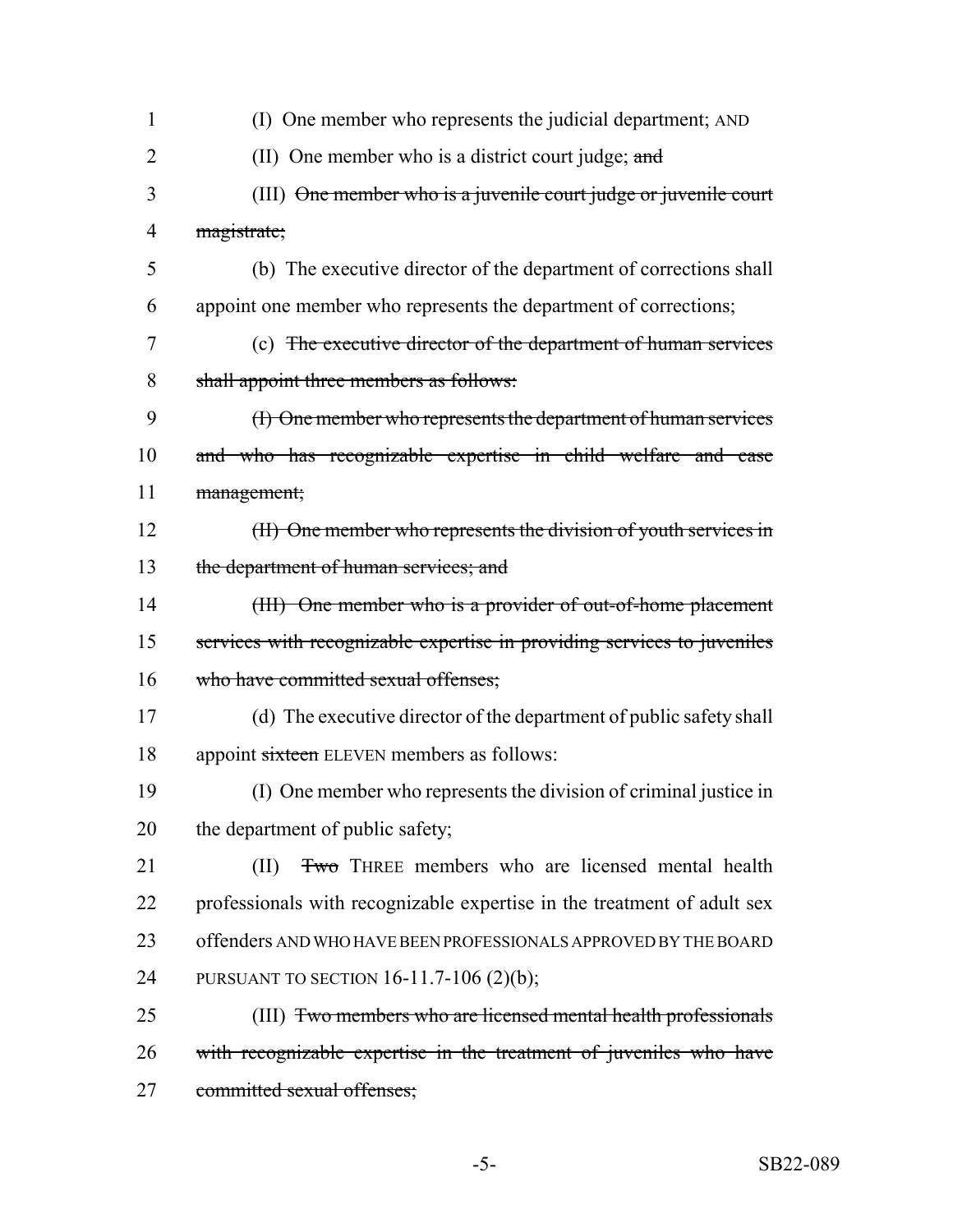(IV) One member who is a member of a community corrections board;

 (V) One member who is a public defender with recognizable expertise related to sexual offenses;

 (VI) One member who represents law enforcement with recognizable expertise in addressing sexual offenses and victimization;

 (VII) Three members who are recognized experts in the field of sexual abuse and who can represent sexual abuse victims and victims' rights organizations; AND

 (VIII) One member who is a clinical polygraph examiner WHO HAS BEEN APPROVED BY THE BOARD PURSUANT TO SECTION 16-11.7-106 12  $(2)(b)$ ;

13 (IX) One member who is a private criminal defense attorney with recognizable expertise related to sexual offenses;

 (X) One member who is a county director of human or social services, appointed after consultation with a statewide group representing 17 counties; and

 (XI) Two members who are county commissioners or members of 19 the governing council for a jurisdiction that is a contiguous city and 20 county, one of whom shall represent an urban or suburban county and one 21 of whom shall represent a rural county, appointed after consultation with 22 a statewide group representing counties;

 (e) The executive director of the Colorado district attorneys' council shall appoint one member who represents the interests of prosecuting attorneys and who has recognizable expertise in prosecuting 26 sexual offenses.  $\frac{and}{end}$ 

27 (f) The commissioner of education shall appoint one member who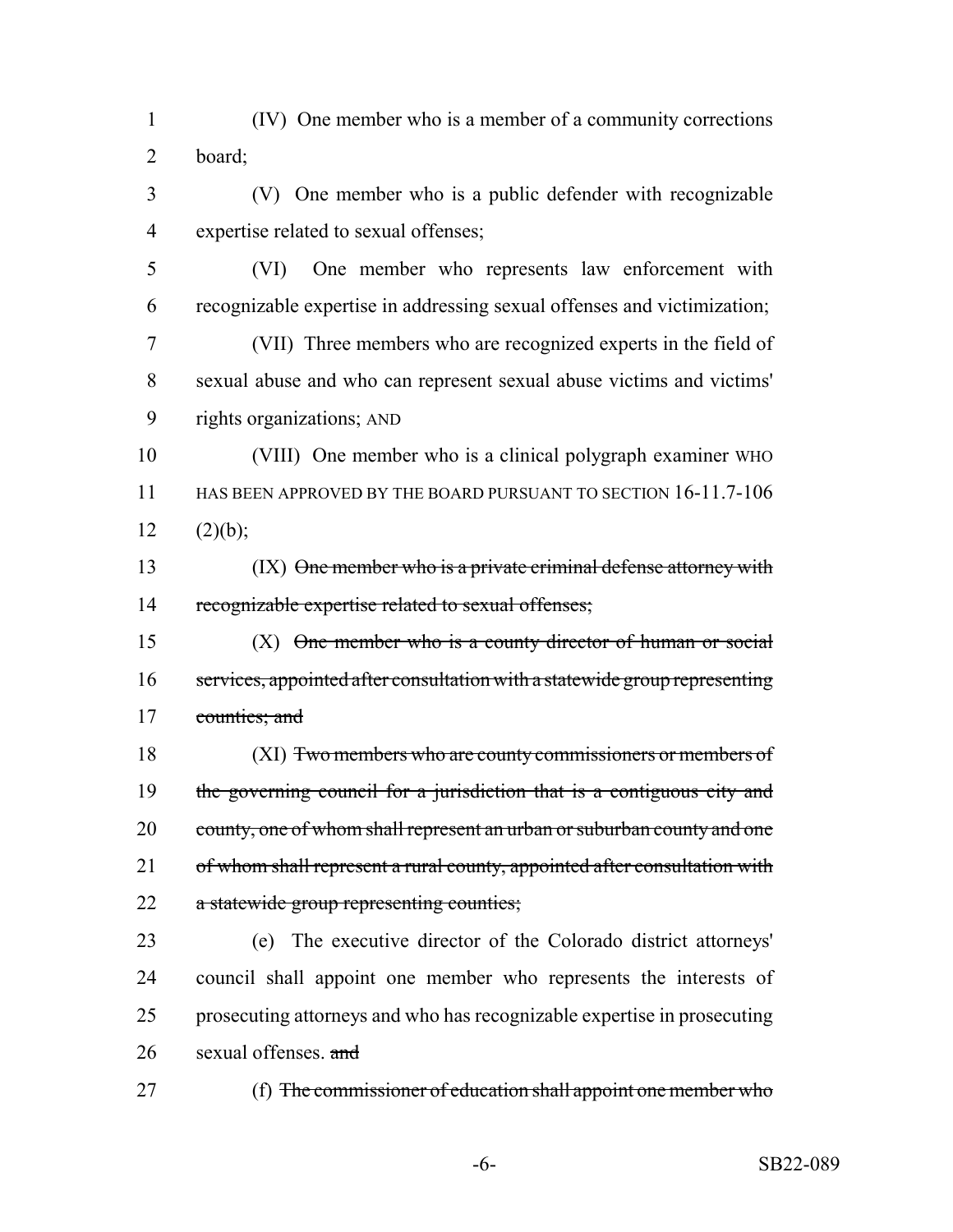1 has experience with juveniles who have committed sexual offenses and 2 who are in the public school system.

3 (3) Members of the board shall serve at the pleasure of the 4 appointing authority for terms of four years. except that the member 5 appointed pursuant to subparagraph (IX) of paragraph (d) of subsection  $6$  (1) of this section prior to July 1, 2011, shall serve the term of years in 7 effect at the time of his or her appointment. The appointing authority may 8 reappoint a member for an additional term or terms. Members of the 9 board shall serve without compensation.

10 (4) **Duties of the board.** The board shall carry out HAS the 11 following duties:

12 (b) **Guidelines and standards for treatment of adult offenders.**

13 (II) To revise the guidelines and standards developed pursuant to this 14 paragraph (b), the board shall establish a committee to make 15 recommendations to the board. At least eighty percent of the members of 16 the committee must be approved treatment providers THE REVISION OF 17 THE GUIDELINES AND STANDARDS PURSUANT TO THIS SUBSECTION (4)(b) 18 MUST BE ADOPTED PURSUANT TO THE VOTING PROCEDURES OUTLINED IN 19 THE BYLAWS ADOPTED BY THE BOARD. IN ADDITION, THE BOARD SHALL 20 ESTABLISH ANY NECESSARY COMMITTEES TO CARRY OUT RESEARCH, 21 PUBLIC DISCUSSION, AND PRESENTATION OF INFORMATION TO THE BOARD 22 FOR THE PURPOSE OF REVISING THE GUIDELINES AND STANDARDS. IN 23 ADDITION TO THE NECESSARY COMMITTEES, THE BOARD SHALL ESTABLISH: 24 (A) A BEST PRACTICES COMMITTEE TO PROVIDE GUIDANCE TO THE 25 BOARD ON CURRENT BEST PRACTICES FOR TREATMENT OF SEX OFFENDERS.

26 AT LEAST EIGHTY PERCENT OF THE MEMBERS OF THE BEST PRACTICES 27 COMMITTEE MUST BE APPROVED TREATMENT PROVIDERS.

-7- SB22-089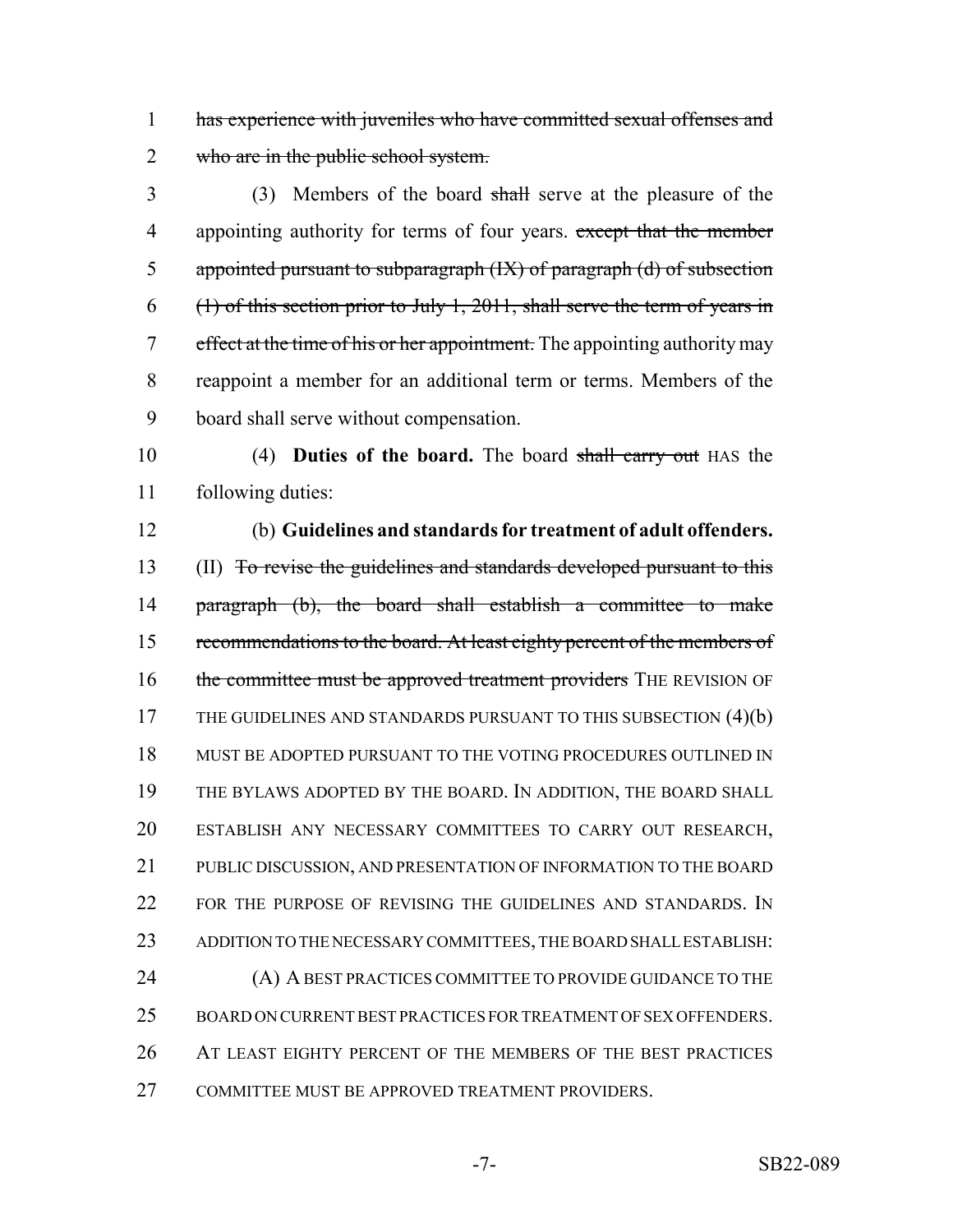(B) A VICTIM ADVOCACY COMMITTEE TO PROVIDE REPRESENTATION OF VICTIM EXPERIENCES AND PROVIDE GUIDANCE TO THE BOARD ON VICTIM-CENTERED PRACTICES FOR THE EVALUATION, IDENTIFICATION, TREATMENT, MANAGEMENT, AND MONITORING OF SEX OFFENDERS. THE VICTIM ADVOCACY COMMITTEE MAY BE A JOINT COMMITTEE UTILIZED BY BOTH THE BOARD AND THE JUVENILE SEX OFFENDER MANAGEMENT BOARD CREATED IN SECTION 16-11.7-103.5.

 (e) **Evaluation of policies and procedures - report.** (I) The board shall research, either through direct evaluation or through a review of relevant research articles and sex offender treatment empirical data, and analyze, through a comprehensive review of evidence-based practices, the effectiveness of the evaluation, identification, and treatment policies and procedures for adult sex offenders developed pursuant to this 14 article ARTICLE 11.7. This research shall MUST specifically include, but need not be limited to, reviewing and researching reoffense and factors 16 that contribute to reoffense for sex offenders as defined in this article ARTICLE 11.7, the effective use of cognitive behavioral therapy to prevent reoffense, the use of polygraphs in treatment, and the containment model for adult sex offender management and treatment and its effective application. The board shall revise the guidelines and standards for evaluation, identification, and treatment, as appropriate, based upon the results of the board's research and analysis. THE REVISION OF THE GUIDELINES AND STANDARDS MUST BE ADOPTED PURSUANT TO THE VOTING PROCEDURES OUTLINED IN THE BYLAWS ADOPTED BY THE BOARD. The board shall also develop and prescribe a system to implement the 26 guidelines and standards developed pursuant to paragraph (b) of this 27 subsection  $(4)$  SUBSECTION  $(4)(b)$  OF THIS SECTION.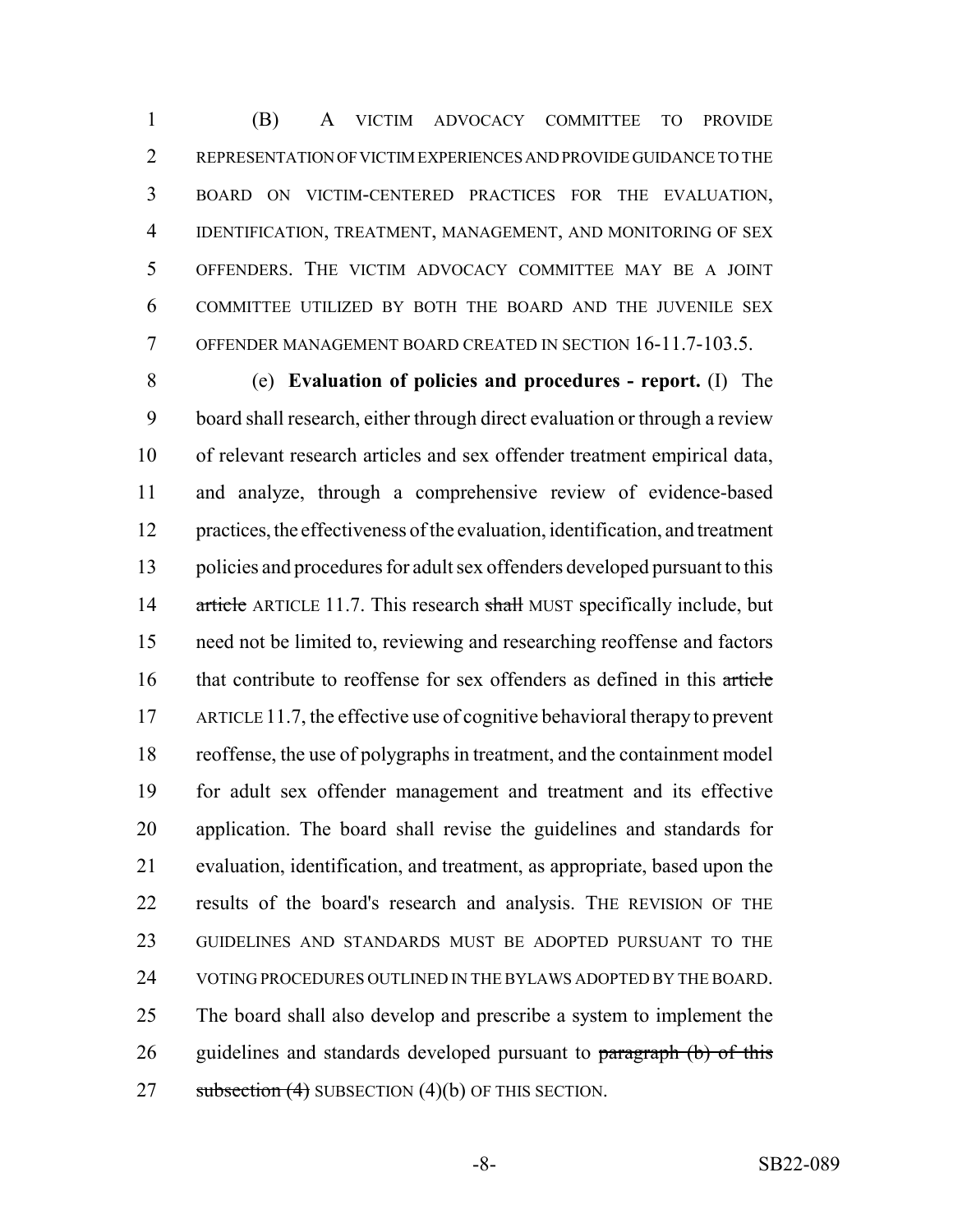(h) **Data collection from treatment providers.** (II) The board shall develop a data collection plan, including associated costs, in consultation with the research and evaluation professionals on the board and within the department of public safety. The board shall report on the data collection plan to the judiciary committees of the general assembly, or any successor committees, as part of its annual report presented pursuant to section 16-11.7-109 (2) in January 2017. By July 1, 2017, the board shall revise the guidelines and standards for approved providers 9 developed pursuant to paragraphs (b) and (j) of this subsection (4) SUBSECTION (4)(b) OF THIS SECTION to require evaluators, treatment providers, and polygraph examiners to collect data pursuant to the data collection plan. If the board determines that it will be unable to complete the revision of the guidelines and standards by July 1, 2017, the board 14 shall report to the judiciary committees of the general assembly, or any successor committees, a projected completion date as part of its annual report presented pursuant to section 16-11.7-109 (2) in January 2017.

 (i) **Standards for identification and evaluation of juvenile offenders.** The board shall develop, prescribe, and revise, as appropriate, a standard procedure to evaluate and identify juveniles who have committed sexual offenses, including juveniles with developmental disabilities. The procedure shall provide for an evaluation and 22 identification of the juvenile offender and recommend behavior 23 management, monitoring, treatment, and compliance and shall 24 incorporate the concepts of the risk-need-responsivity or another 25 evidence-based correctional model based upon the knowledge that all 26 unlawful sexual behavior poses a risk to the community and that certain 27 juveniles may have the capacity to change their behavior with appropriate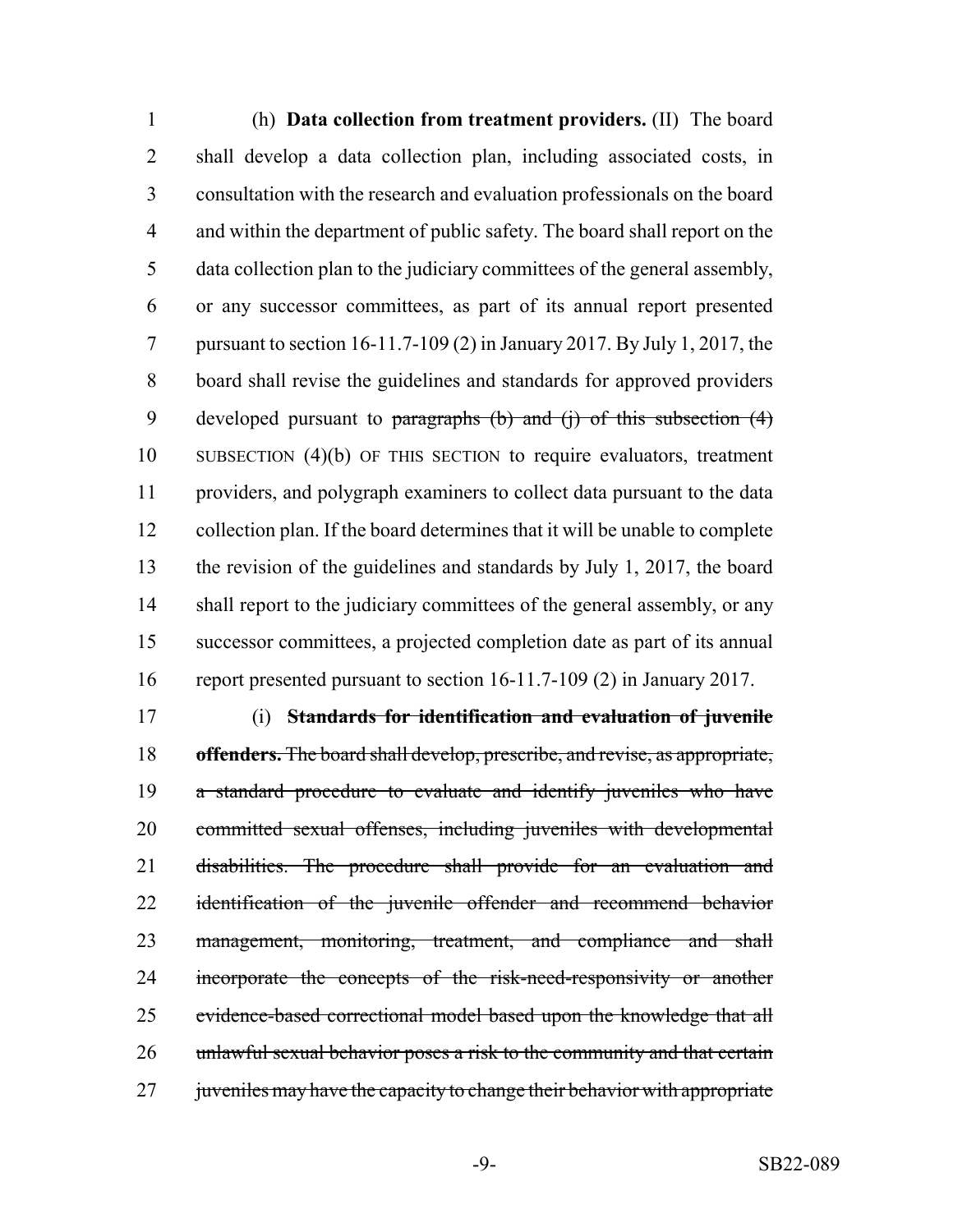intervention and treatment. The board shall develop and implement methods of intervention for juveniles who have committed sexual offenses, which methods have as a priority the physical and psychological safety of victims and potential victims and that are appropriate to the needs of the particular juvenile offender, so long as there is no reduction in the safety of victims and potential victims.

 (j) (I) **Guidelines and standards for treatment of juvenile offenders.** The board shall develop, implement, and revise, as appropriate, guidelines and standards to treat juveniles who have committed sexual offenses, including juveniles with intellectual and developmental disabilities, incorporating in the guidelines and standards 12 the concepts of the risk-need-responsivity or another evidence-based correctional model, which guidelines and standards may be used for 14 juvenile offenders who are placed on probation, committed to the department of human services, placed on parole, or placed in out-of-home placement. Programs implemented pursuant to the guidelines and 17 standards developed pursuant to this subsection  $(4)(i)$  must be as flexible 18 as possible so that the programs may be accessed by each juvenile offender to prevent him or her from harming victims and potential 20 victims. Programs must provide a continuing monitoring process and a 21 continuum of treatment options available to a juvenile offender as he or 22 she proceeds through the juvenile justice system. Treatment options may include, but need not be limited to, group counseling, individual counseling, family counseling, outpatient treatment, inpatient treatment, shared living arrangements, and treatment in a therapeutic community. Programs implemented pursuant to the guidelines and standards 27 developed pursuant to this subsection  $(4)(i)$  must be, to the extent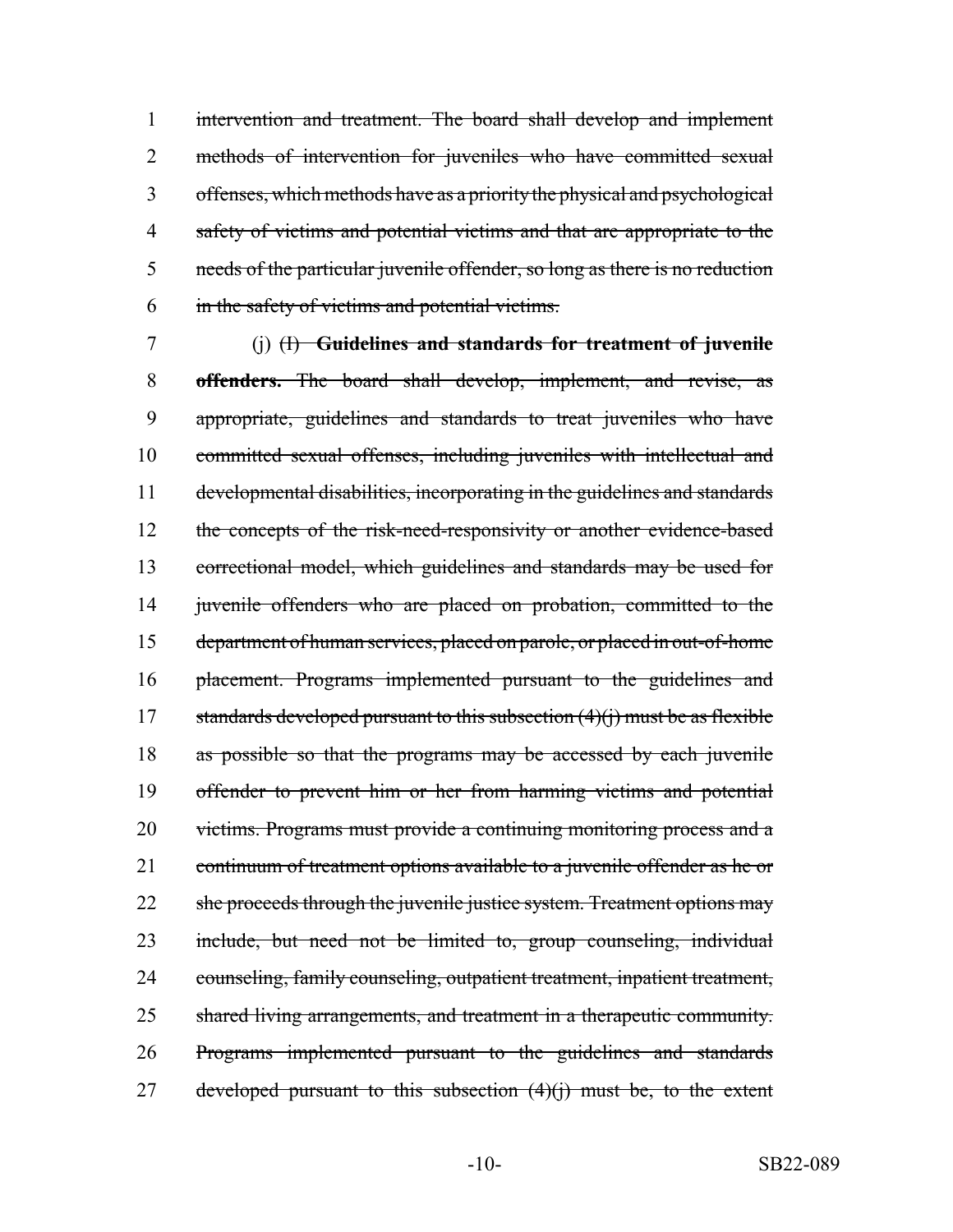possible, accessible to all juveniles who have committed sexual offenses 2 and who are in the juvenile justice system, including juveniles with behavioral, mental health, or co-occurring disorders.

 (II) To revise the guidelines and standards developed pursuant to this paragraph (j), the board shall establish a committee to make recommendations to the board. At least eighty percent of the members of the committee must be approved treatment providers.

 (k) **Evaluation of policies and procedures for juvenile offenders.** The board shall research and analyze the effectiveness of the 10 evaluation, identification, and treatment procedures developed pursuant to this article for juveniles who have committed sexual offenses. The board shall revise the guidelines and standards for evaluation, 13 identification, and treatment, as appropriate, based upon the results of the 14 board's research and analysis. The board shall also develop and prescribe 15 a system to implement the guidelines and standards developed pursuant 16 to paragraph  $(i)$  of this subsection  $(4)$ .

 (m) BEGINNING SEPTEMBER 1,2022, THE BOARD SHALL ESTABLISH A REOFFENSE RESEARCH PROJECT IN ORDER TO COLLECT AND ANALYZE SEX OFFENSE CONVICTIONS, AS "SEX OFFENSE" IS DEFINED IN THIS ARTICLE 20 11.7, AND TRACK CORRELATING REARREST AND RECONVICTION RATES OF ANY FELONY OR MISDEMEANOR NON-TRAFFIC OFFENSES COMMITTED BY A 22 SEX OFFENDER, AS DEFINED IN THIS ARTICLE 11.7, WITH THE EXCEPTION OF JUVENILES WHO HAVE COMMITTED SEXUAL OFFENSES.THE BOARD SHALL 24 WORK IN CONSULTATION WITH THE DEPARTMENT OF PUBLIC SAFETY, THE COLORADO BUREAU OF INVESTIGATION, THE DEPARTMENT OF CORRECTIONS, AND THE STATE BOARD OF PAROLE TO COMPLETE THE RESEARCH AND COMPILE A REPORT TO BE INCLUDED IN THE REPORT TO THE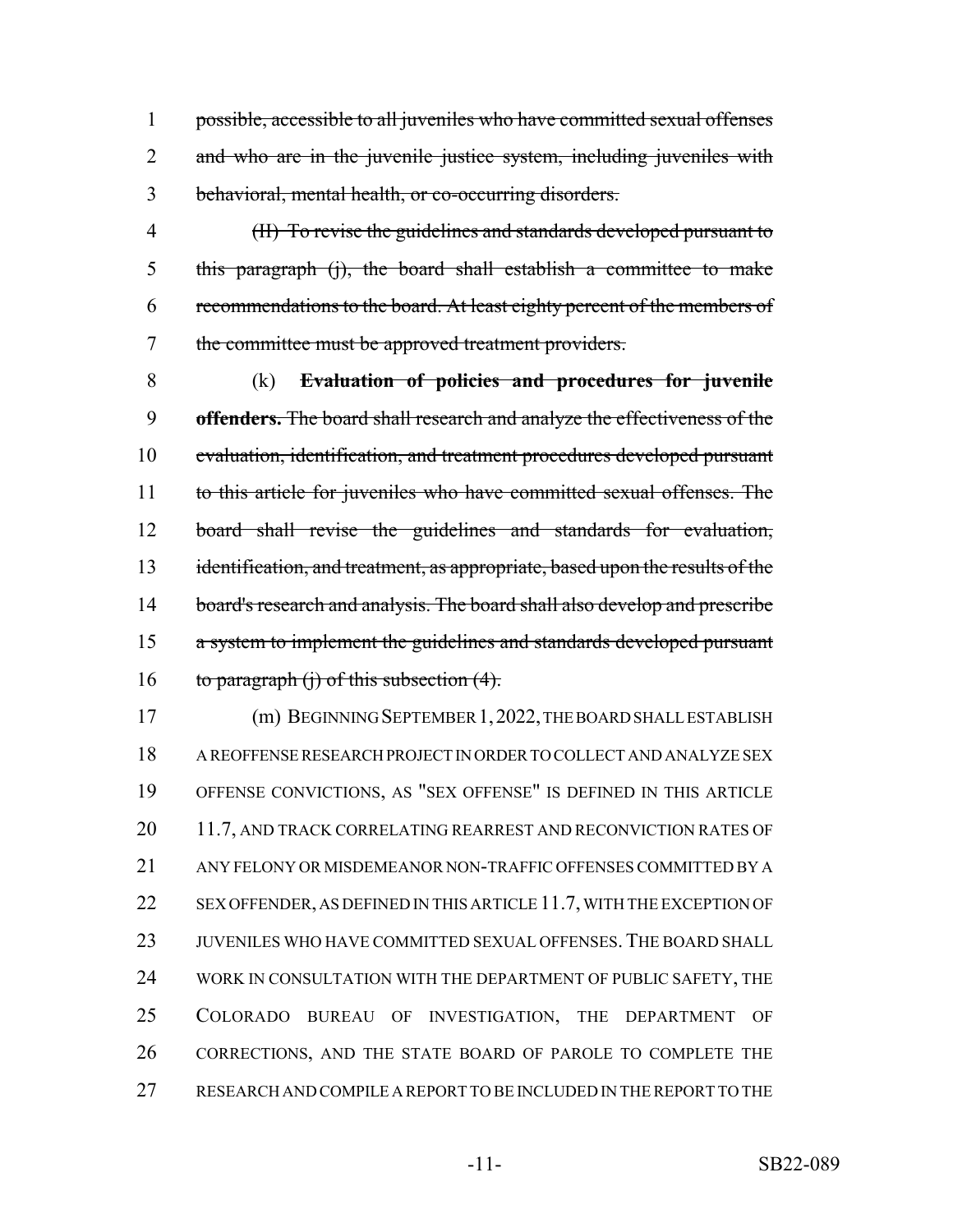GENERAL ASSEMBLY REQUIRED BY SECTION 16-11.7-109 (2), BEGINNING 2 WITH THE JANUARY 2025 REPORT.

 (6) **Repeal.** (a) This section is repealed, effective September 1, 4 2023 SEPTEMBER 1, 2026. Before the repeal, this section is scheduled for review in accordance with section 24-34-104.

 (b) Prior to said BEFORE THE repeal, the ADULT sex offender management board appointed pursuant to this section shall be reviewed 8 as provided for in section 24-34-104. C.R.S.

 **SECTION 4.** In Colorado Revised Statutes, **add** 16-11.7-103.5 as follows:

 **16-11.7-103.5. Juvenile sex offender management board - creation - duties - repeal.** (1) THERE IS CREATED IN THE DEPARTMENT OF PUBLIC SAFETY A JUVENILE SEX OFFENDER MANAGEMENT BOARD, REFERRED TO IN THIS SECTION AS THE "JUVENILE BOARD", THAT CONSISTS OF THIRTEEN MEMBERS. THE GENERAL ASSEMBLY FINDS THAT, WHILE HOLDING PARAMOUNT THE PUBLIC SAFETY, THE JUVENILE JUSTICE SYSTEM TAKES INTO CONSIDERATION THE BEST INTERESTS OF THE JUVENILE, THE VICTIM, AND THE COMMUNITY IN PROVIDING APPROPRIATE TREATMENT TO REDUCE THE RATE OF RECIDIVISM IN THE JUVENILE JUSTICE SYSTEM AND TO ASSIST THE JUVENILE IN BECOMING A PRODUCTIVE MEMBER OF SOCIETY. THE JUVENILE BOARD SHALL REFLECT THE SAME 22 CONSIDERATIONS. THE MEMBERSHIP OF THE JUVENILE BOARD MUST REFLECT, TO THE EXTENT POSSIBLE, REPRESENTATION OF PERSONS FROM URBAN AND RURAL AREAS OF THE STATE; PERSONS WITH DISABILITIES; PERSONS OF DIVERSE RACIAL, ETHNIC, GENDER, LINGUISTIC, AND CULTURAL BACKGROUNDS; AND PERSONS WITH EXPERTISE IN JUVENILE ISSUES RELATING TO JUVENILES WHO COMMIT SEX OFFENSES. THE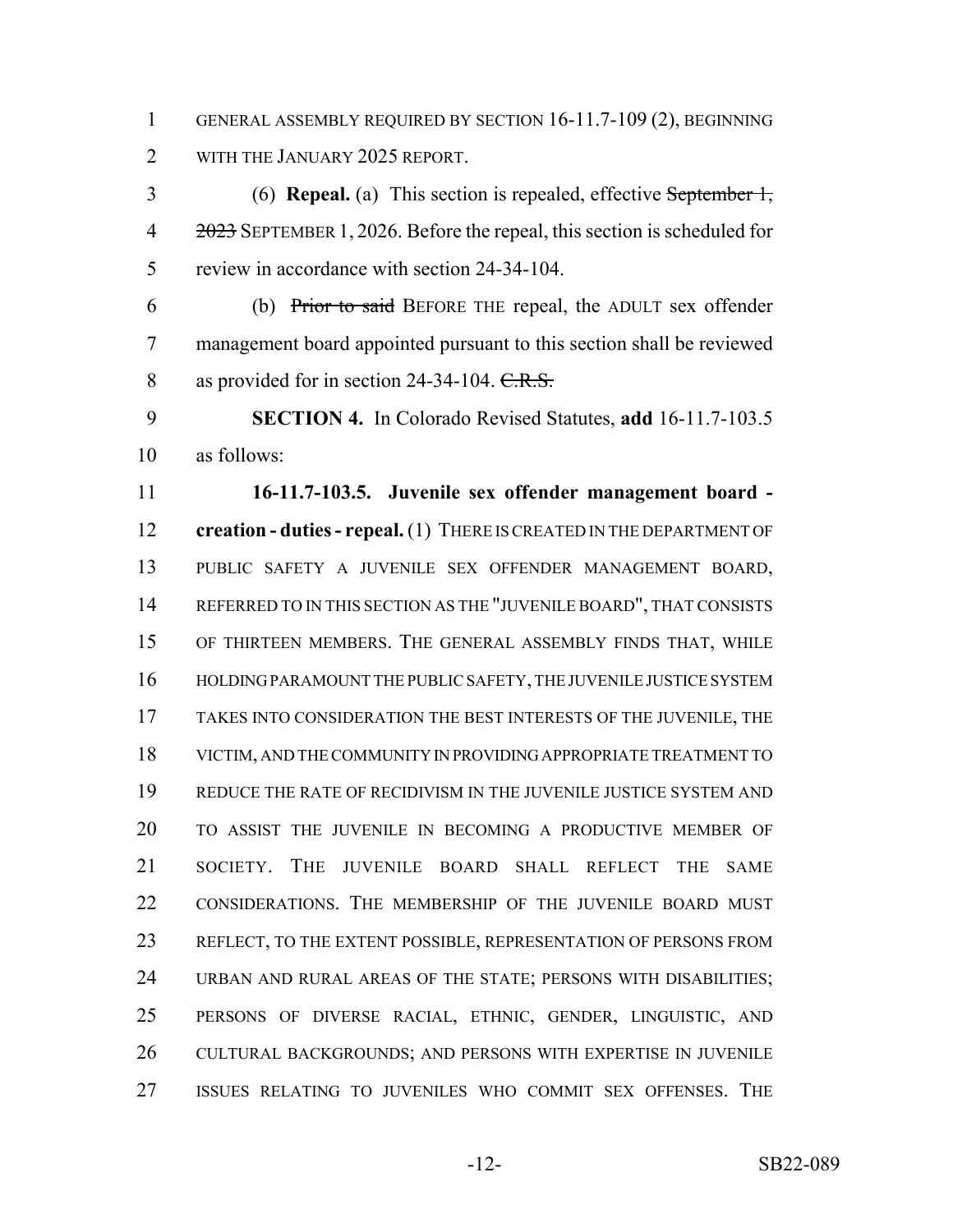MEMBERSHIP OF THE JUVENILE BOARD CONSISTS OF THE FOLLOWING PERSONS, APPOINTED AS FOLLOWS:

 (a) THE CHIEF JUSTICE OF THE SUPREME COURT SHALL APPOINT TWO MEMBERS AS FOLLOWS:

 (I) ONE MEMBER WHO REPRESENTS THE JUDICIAL DEPARTMENT; AND

 (II) ONE MEMBER WHO IS A JUVENILE COURT JUDGE OR JUVENILE COURT MAGISTRATE;

 (b) THE EXECUTIVE DIRECTOR OF THE DEPARTMENT OF HUMAN SERVICES SHALL APPOINT THREE MEMBERS AS FOLLOWS:

11 (I) ONE MEMBER WHO REPRESENTS THE DEPARTMENT OF HUMAN SERVICES AND WHO HAS RECOGNIZABLE EXPERTISE IN CHILD WELFARE AND CASE MANAGEMENT;

14 (II) ONE MEMBER WHO REPRESENTS THE DIVISION OF YOUTH 15 SERVICES IN THE DEPARTMENT OF HUMAN SERVICES; AND

 (III) ONE MEMBER WHO IS A PROVIDER OF OUT-OF-HOME PLACEMENT SERVICES WITH RECOGNIZABLE EXPERTISE IN PROVIDING SERVICES TO JUVENILES WHO HAVE COMMITTED SEXUAL OFFENSES;

 (c) THE EXECUTIVE DIRECTOR OF THE DEPARTMENT OF PUBLIC SAFETY SHALL APPOINT SIX MEMBERS AS FOLLOWS:

 (I) TWO MEMBERS WHO ARE LICENSED MENTAL HEALTH PROFESSIONALS WITH RECOGNIZABLE EXPERTISE IN THE TREATMENT OF JUVENILES WHO HAVE COMMITTED SEXUAL OFFENSES;

 (II) ONE MEMBER WHO IS A PUBLIC DEFENDER WITH RECOGNIZABLE EXPERTISE RELATED TO JUVENILE SEX OFFENSES;

 (III) ONE MEMBER WHO REPRESENTS LAW ENFORCEMENT AND HAS WORKED AS A SCHOOL RESOURCE OFFICER WHO HAS EXPERIENCE IN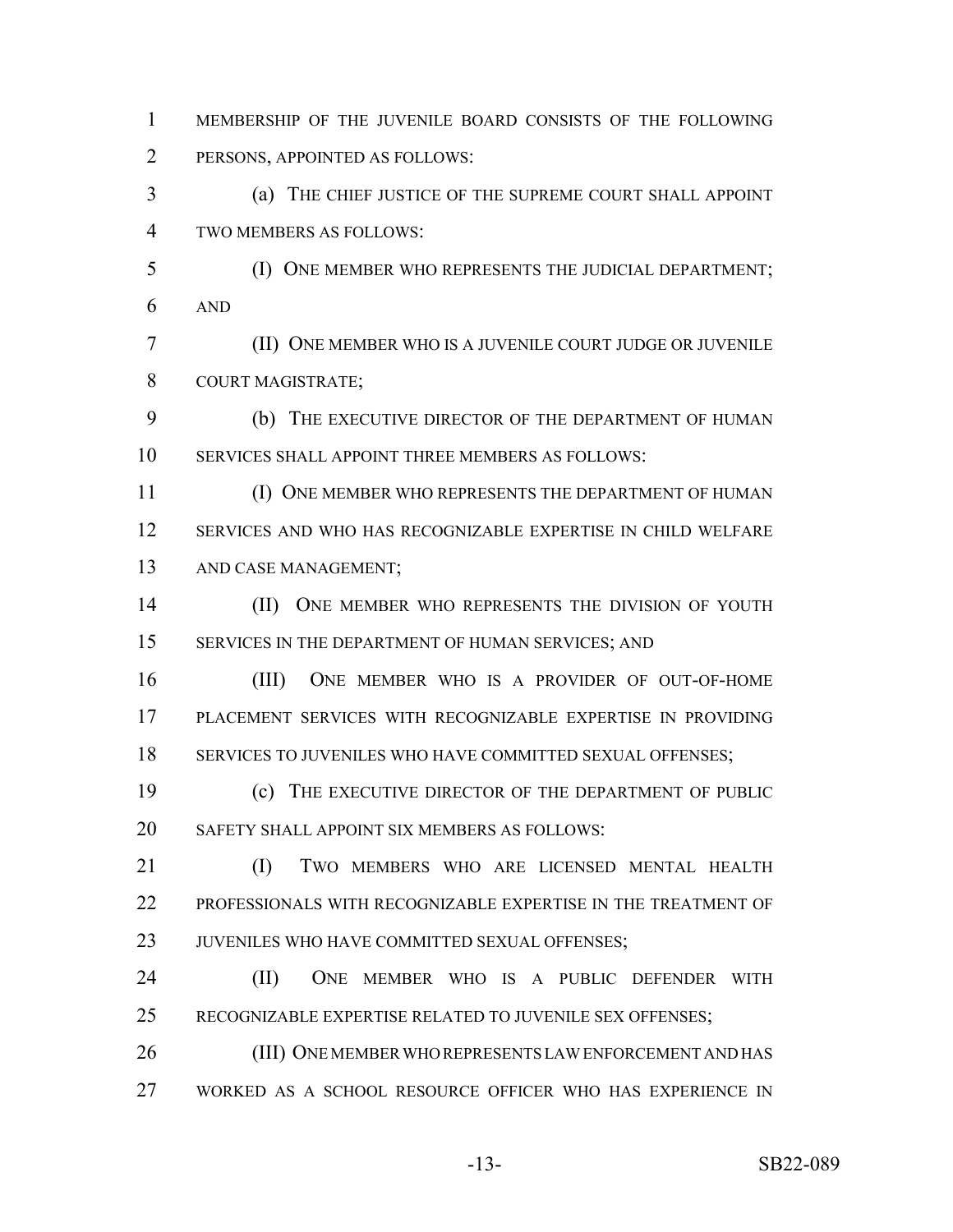ADDRESSING SEX OFFENSES AND VICTIMIZATION; AND

 (IV) TWO MEMBERS WHO ARE RECOGNIZED EXPERTS IN THE FIELD OF SEXUAL ABUSE AND WHO CAN REPRESENT SEXUAL ABUSE VICTIMS AND VICTIMS' RIGHTS ORGANIZATIONS;

 (d) THE EXECUTIVE DIRECTOR OF THE COLORADO DISTRICT ATTORNEYS' COUNCIL SHALL APPOINT ONE MEMBER WHO REPRESENTS THE INTERESTS OF PROSECUTING ATTORNEYS AND WHO HAS RECOGNIZABLE EXPERTISE IN PROSECUTING JUVENILE SEX OFFENSES; AND

 (e) THE COMMISSIONER OF EDUCATION SHALL APPOINT ONE MEMBER WHO HAS EXPERIENCE WITH JUVENILES WHO HAVE COMMITTED SEXUAL OFFENSES AND WHO ARE IN THE PUBLIC SCHOOL SYSTEM.

 (2) THE MEMBERS OF THE JUVENILE BOARD SHALL ELECT PRESIDING OFFICERS FOR THE JUVENILE BOARD, INCLUDING A CHAIR AND VICE-CHAIR, FROM AMONG THE JUVENILE BOARD MEMBERS APPOINTED PURSUANT TO SUBSECTION (1) OF THIS SECTION.THE PRESIDING OFFICERS' TERMS ARE FOR TWO YEARS. JUVENILE BOARD MEMBERS MAY RE-ELECT A PRESIDING OFFICER.

 (3) A JUVENILE BOARD MEMBER SERVES AT THE PLEASURE OF THE APPOINTING AUTHORITY FOR A TERM OF FOUR YEARS. THE APPOINTING AUTHORITY MAY REAPPOINT A MEMBER FOR AN ADDITIONAL TERM OR TERMS. MEMBERS OF THE JUVENILE BOARD SERVE WITHOUT 22 COMPENSATION. WHEN THERE IS A VACANCY ON THE JUVENILE BOARD, THE APPOINTING AUTHORITY SHALL APPOINT A PERSON TO SERVE THE REMAINDER OF THE TERM FOR THAT JUVENILE BOARD POSITION.

 (4) **Duties of the board.** THE JUVENILE BOARD HAS THE FOLLOWING DUTIES:

(a) **Standards for identification and evaluation of juvenile**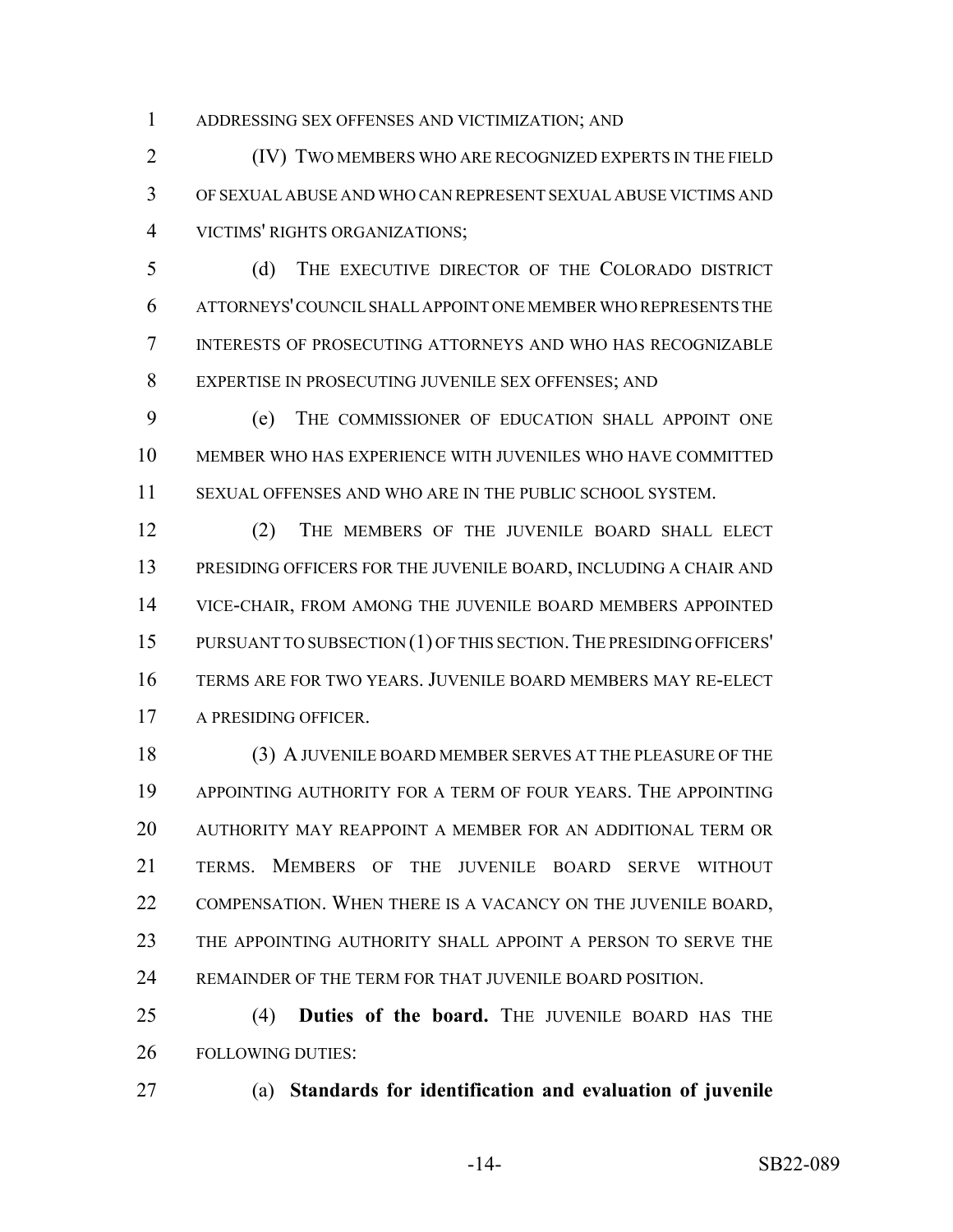**offenders.** THE JUVENILE BOARD SHALL DEVELOP, PRESCRIBE, AND REVISE, AS APPROPRIATE, A STANDARD PROCEDURE TO EVALUATE AND IDENTIFY JUVENILES WHO HAVE COMMITTED SEXUAL OFFENSES, INCLUDING JUVENILES WITH INTELLECTUAL AND DEVELOPMENTAL DISABILITIES, AND JUVENILES WHO HAVE BEEN CONVICTED IN DISTRICT COURT PURSUANT TO SECTION 19-2.5-801 OR 19-2.5-802 IF THE JUVENILE IS SENTENCED AND UNDERGOING SUPERVISION PRIOR TO REACHING TWENTY-ONE YEARS OF AGE. THE PROCEDURE MUST PROVIDE FOR AN EVALUATION AND IDENTIFICATION OF THE JUVENILE OFFENDER AND RECOMMEND BEHAVIOR MANAGEMENT, MONITORING, TREATMENT, AND COMPLIANCE AND MUST INCORPORATE THE CONCEPTS OF THE RISK-NEED-RESPONSIVITY OR ANOTHER EVIDENCE-BASED CORRECTIONAL MODEL BASED UPON THE KNOWLEDGE THAT ALL UNLAWFUL SEXUAL BEHAVIOR POSES A RISK TO THE COMMUNITY AND THAT CERTAIN JUVENILES MAY HAVE THE CAPACITY TO CHANGE THEIR BEHAVIOR WITH APPROPRIATE INTERVENTION AND TREATMENT. THE JUVENILE BOARD SHALL DEVELOP AND IMPLEMENT METHODS OF INTERVENTION FOR JUVENILES WHO HAVE COMMITTED SEXUAL OFFENSES. THE PRIORITY FOR THE INTERVENTION METHODS IS THE PHYSICAL AND PSYCHOLOGICAL SAFETY OF VICTIMS AND POTENTIAL VICTIMS AND THAT THE INTERVENTION METHODS ARE APPROPRIATE TO THE NEEDS OF THE PARTICULAR JUVENILE OFFENDER, SO LONG AS THERE IS NO REDUCTION IN 23 THE SAFETY OF VICTIMS AND POTENTIAL VICTIMS.

 (b) (I) **Guidelines and standards for treatment of juvenile offenders.** THE JUVENILE BOARD SHALL DEVELOP, IMPLEMENT, AND REVISE, AS APPROPRIATE, GUIDELINES AND STANDARDS TO TREAT JUVENILES WHO HAVE COMMITTED SEXUAL OFFENSES, INCLUDING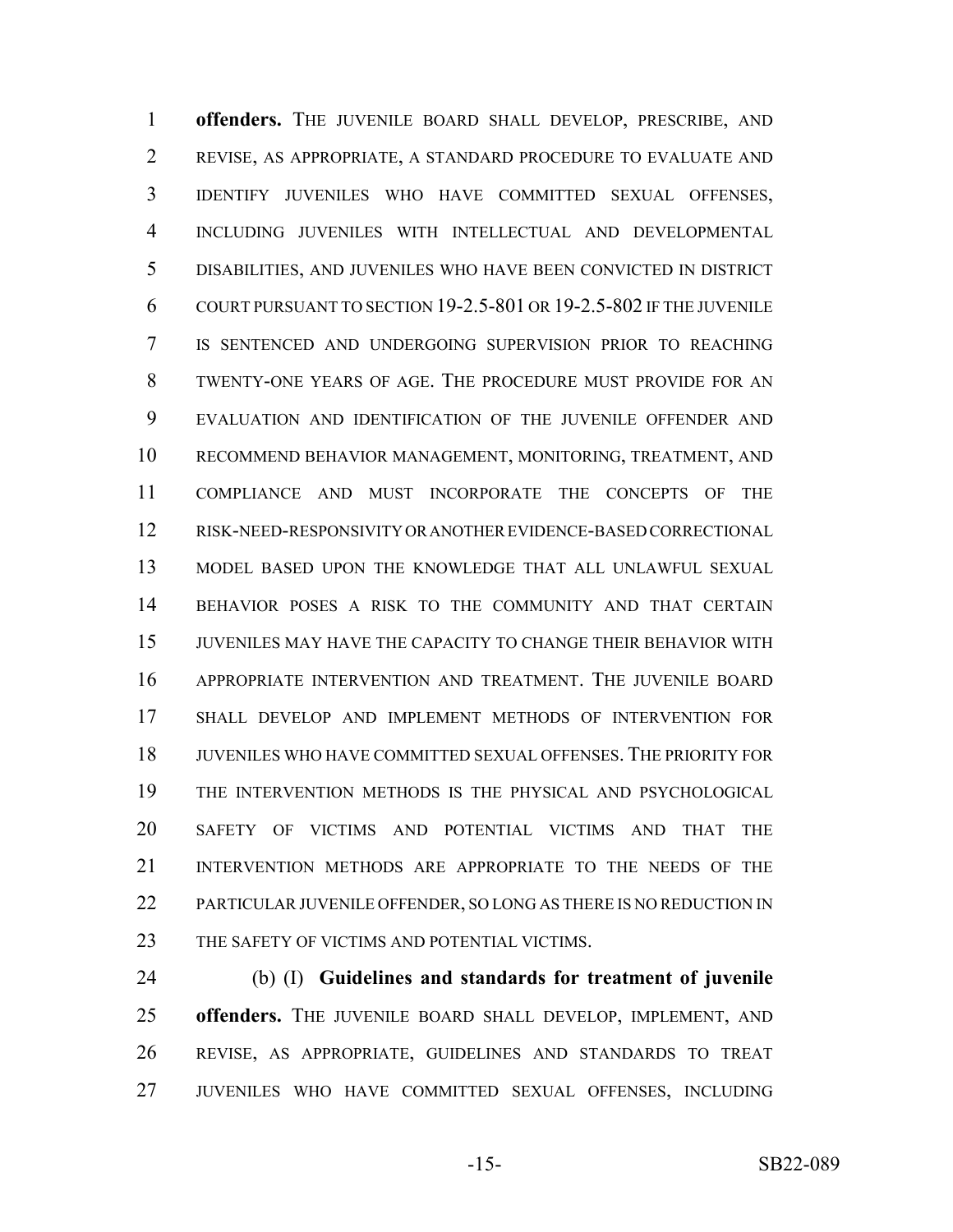JUVENILES WITH INTELLECTUAL AND DEVELOPMENTAL DISABILITIES, 2 INCORPORATING IN THE GUIDELINES AND STANDARDS THE CONCEPTS OF THE RISK-NEED-RESPONSIVITY OR ANOTHER EVIDENCE-BASED CORRECTIONAL MODEL. THE GUIDELINES AND STANDARDS MAY BE USED FOR JUVENILE OFFENDERS WHO ARE PLACED ON PROBATION, COMMITTED TO THE DEPARTMENT OF HUMAN SERVICES, PLACED ON PAROLE, OR PLACED IN OUT-OF-HOME PLACEMENT. TREATMENT PROGRAMS IMPLEMENTED PURSUANT TO THE GUIDELINES AND STANDARDS DEVELOPED PURSUANT TO THIS SUBSECTION (4)(b) MUST BE AS FLEXIBLE AS POSSIBLE SO THAT THE TREATMENT PROGRAMS MAY BE ACCESSED BY EACH JUVENILE OFFENDER TO PREVENT THE OFFENDER FROM HARMING VICTIMS AND POTENTIAL VICTIMS.TREATMENT PROGRAMS MUST PROVIDE A CONTINUING MONITORING PROCESS AND A CONTINUUM OF TREATMENT OPTIONS AVAILABLE TO A JUVENILE OFFENDER AS THE OFFENDER PROCEEDS THROUGH THE JUVENILE JUSTICE SYSTEM.TREATMENT OPTIONS MAY INCLUDE, BUT NEED NOT BE LIMITED TO, GROUP COUNSELING, INDIVIDUAL COUNSELING, FAMILY COUNSELING, OUTPATIENT TREATMENT, INPATIENT TREATMENT, SHARED LIVING ARRANGEMENTS, AND TREATMENT IN A THERAPEUTIC COMMUNITY. TREATMENT PROGRAMS IMPLEMENTED PURSUANT TO THE GUIDELINES AND STANDARDS DEVELOPED PURSUANT TO THIS SUBSECTION (4)(b) MUST BE, TO THE EXTENT POSSIBLE, ACCESSIBLE TO ALL JUVENILES WHO HAVE COMMITTED SEXUAL OFFENSES AND WHO ARE IN THE JUVENILE JUSTICE SYSTEM, INCLUDING JUVENILES WITH BEHAVIORAL, MENTAL HEALTH, OR CO-OCCURRING DISORDERS.

 (II) THE REVISION OF THE GUIDELINES AND STANDARDS PURSUANT 26 TO THIS SUBSECTION (4)(b) MUST BE ADOPTED PURSUANT TO THE VOTING PROCEDURES OUTLINED IN THE BYLAWS ADOPTED BY THE JUVENILE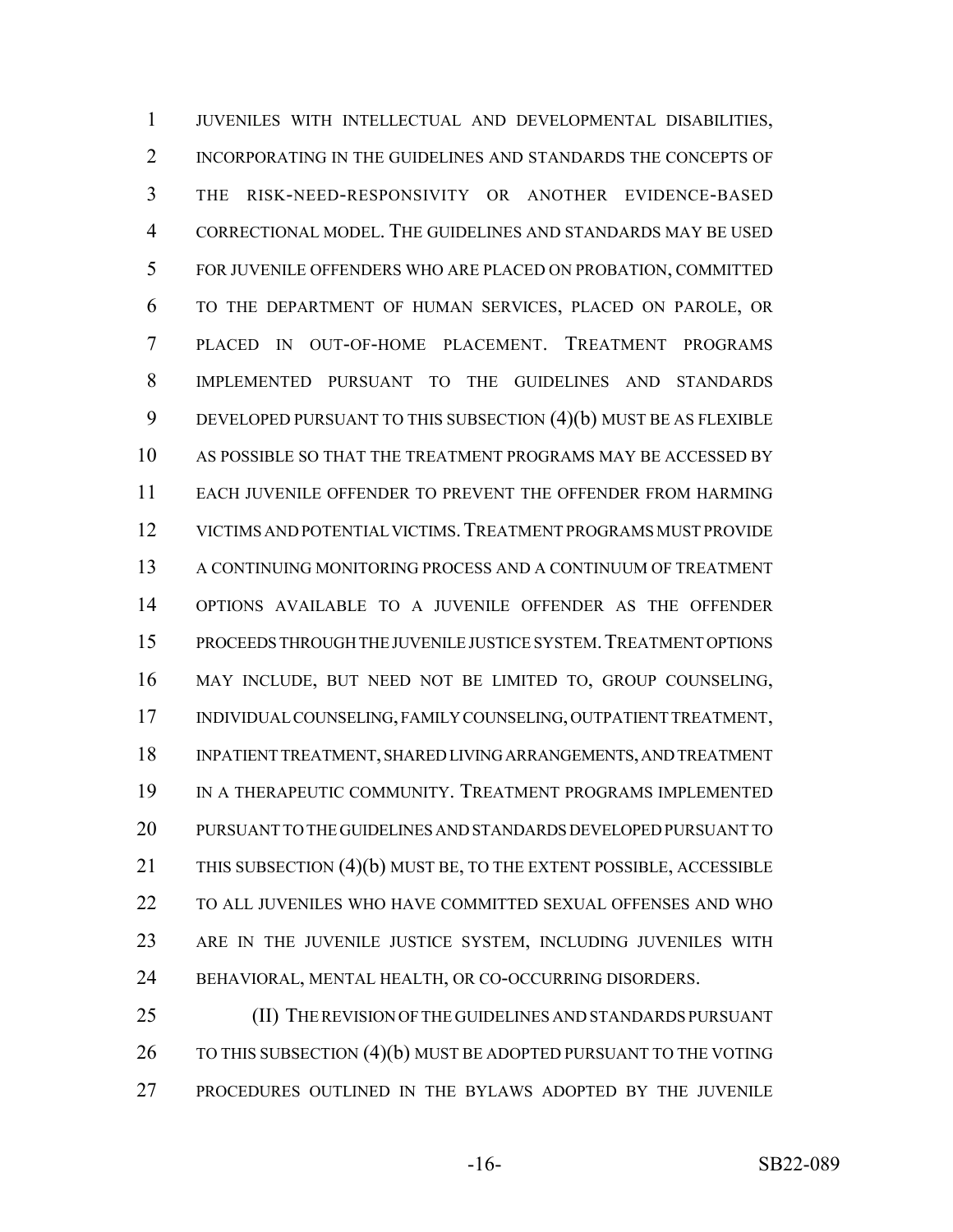BOARD. IN ADDITION, THE JUVENILE BOARD SHALL ESTABLISH ANY NECESSARY COMMITTEES TO CARRY OUT RESEARCH, PUBLIC DISCUSSION, AND PRESENTATION OF INFORMATION TO THE JUVENILE BOARD FOR THE PURPOSE OF REVISING THE GUIDELINES AND STANDARDS. IN ADDITION TO THE NECESSARY COMMITTEES, THE JUVENILE BOARD SHALL ESTABLISH:

 (A) A BEST PRACTICES COMMITTEE TO PROVIDE GUIDANCE TO THE JUVENILE BOARD ON CURRENT BEST PRACTICES FOR TREATMENT OF SEX OFFENDERS. AT LEAST EIGHTY PERCENT OF THE MEMBERS OF THE BEST PRACTICES COMMITTEE MUST BE APPROVED TREATMENT PROVIDERS.

 (B) A VICTIM ADVOCACY COMMITTEE TO PROVIDE REPRESENTATION OF VICTIM EXPERIENCES AND PROVIDE GUIDANCE TO THE JUVENILE BOARD ON VICTIM-CENTERED PRACTICES FOR THE EVALUATION, 13 IDENTIFICATION, TREATMENT, MANAGEMENT, AND MONITORING OF SEX OFFENDERS. THE VICTIM ADVOCACY COMMITTEE MAY BE A JOINT COMMITTEE UTILIZED BY BOTH THE JUVENILE BOARD AND THE ADULT SEX OFFENDER MANAGEMENT BOARD CREATED IN SECTION 16-11.7-103.

 (c) **Evaluation of policies and procedures for juvenile offenders.** THE JUVENILE BOARD SHALL RESEARCH AND ANALYZE THE EFFECTIVENESS OF THE EVALUATION, IDENTIFICATION, AND TREATMENT PROCEDURES DEVELOPED PURSUANT TO THIS ARTICLE 11.7 FOR JUVENILES WHO HAVE COMMITTED SEXUAL OFFENSES. THE JUVENILE BOARD SHALL REVISE THE GUIDELINES AND STANDARDS FOR EVALUATION, IDENTIFICATION, AND TREATMENT, AS APPROPRIATE, BASED UPON THE RESULTS OF THE JUVENILE BOARD'S RESEARCH AND ANALYSIS. THE REVISION OF THE GUIDELINES AND STANDARDS MUST BE ADOPTED PURSUANT TO THE VOTING PROCEDURES OUTLINED IN THE BYLAWS ADOPTED BY THE JUVENILE BOARD. THE JUVENILE BOARD SHALL ALSO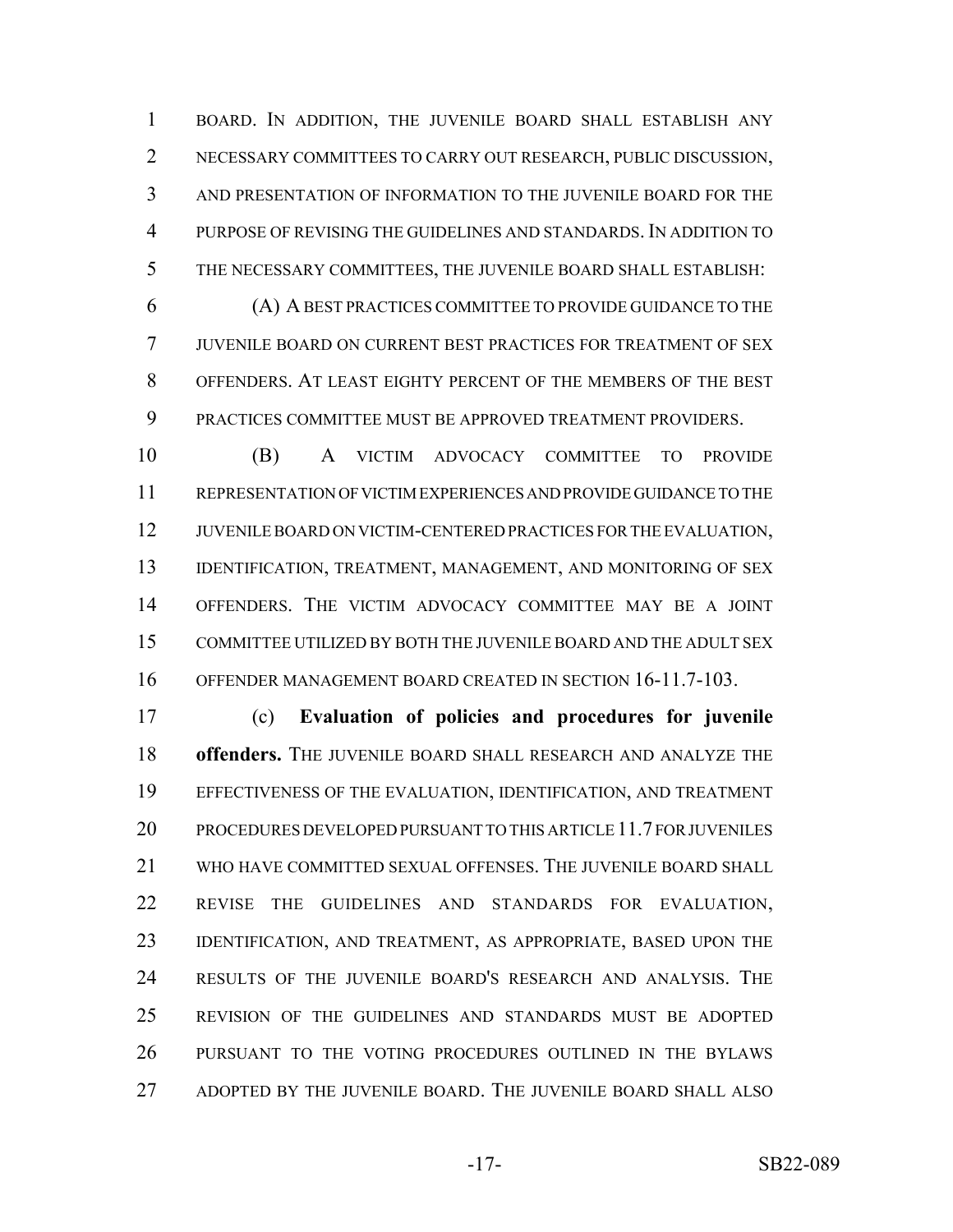DEVELOP AND PRESCRIBE A SYSTEM TO IMPLEMENT THE GUIDELINES AND STANDARDS DEVELOPED PURSUANT TO SUBSECTION (4)(b) OF THIS SECTION.

 (d) **Educational materials.** THE JUVENILE BOARD, IN COLLABORATION WITH LAW ENFORCEMENT AGENCIES, VICTIM ADVOCACY ORGANIZATIONS, THE DEPARTMENT OF EDUCATION, AND THE DEPARTMENT OF PUBLIC SAFETY, SHALL DEVELOP AND REVISE, AS APPROPRIATE, FOR USE 8 BY SCHOOLS, THE STATEMENT IDENTIFIED IN SECTION 22-1-124 AND EDUCATIONAL MATERIALS REGARDING GENERAL INFORMATION ABOUT JUVENILES WHO HAVE COMMITTED SEXUAL OFFENSES, SAFETY CONCERNS RELATED TO SUCH OFFENDERS, AND OTHER RELEVANT MATERIALS. THE JUVENILE BOARD SHALL PROVIDE THE STATEMENT AND MATERIALS TO THE DEPARTMENT OF EDUCATION, AND THE DEPARTMENT OF EDUCATION SHALL MAKE THE STATEMENT AND MATERIALS AVAILABLE TO SCHOOLS IN THE STATE.

 (5) **Immunity.** THE JUVENILE BOARD AND THE INDIVIDUAL BOARD MEMBERS ARE IMMUNE FROM ANY LIABILITY, WHETHER CIVIL OR CRIMINAL, FOR THE GOOD-FAITH PERFORMANCE OF THE DUTIES OF THE JUVENILE BOARD.

 (6) **Repeal.** (a) THIS SECTION IS REPEALED, EFFECTIVE SEPTEMBER 1, 2026.

 (b) BEFORE THE REPEAL, THE JUVENILE SEX OFFENDER MANAGEMENT BOARD APPOINTED PURSUANT TO THIS SECTION IS 24 SCHEDULED FOR REVIEW IN ACCORDANCE WITH SECTION 24-34-104.

 **SECTION 5.** In Colorado Revised Statutes, 16-11.7-104, **amend** (1) as follows:

**16-11.7-104. Sex offenders - evaluation and identification**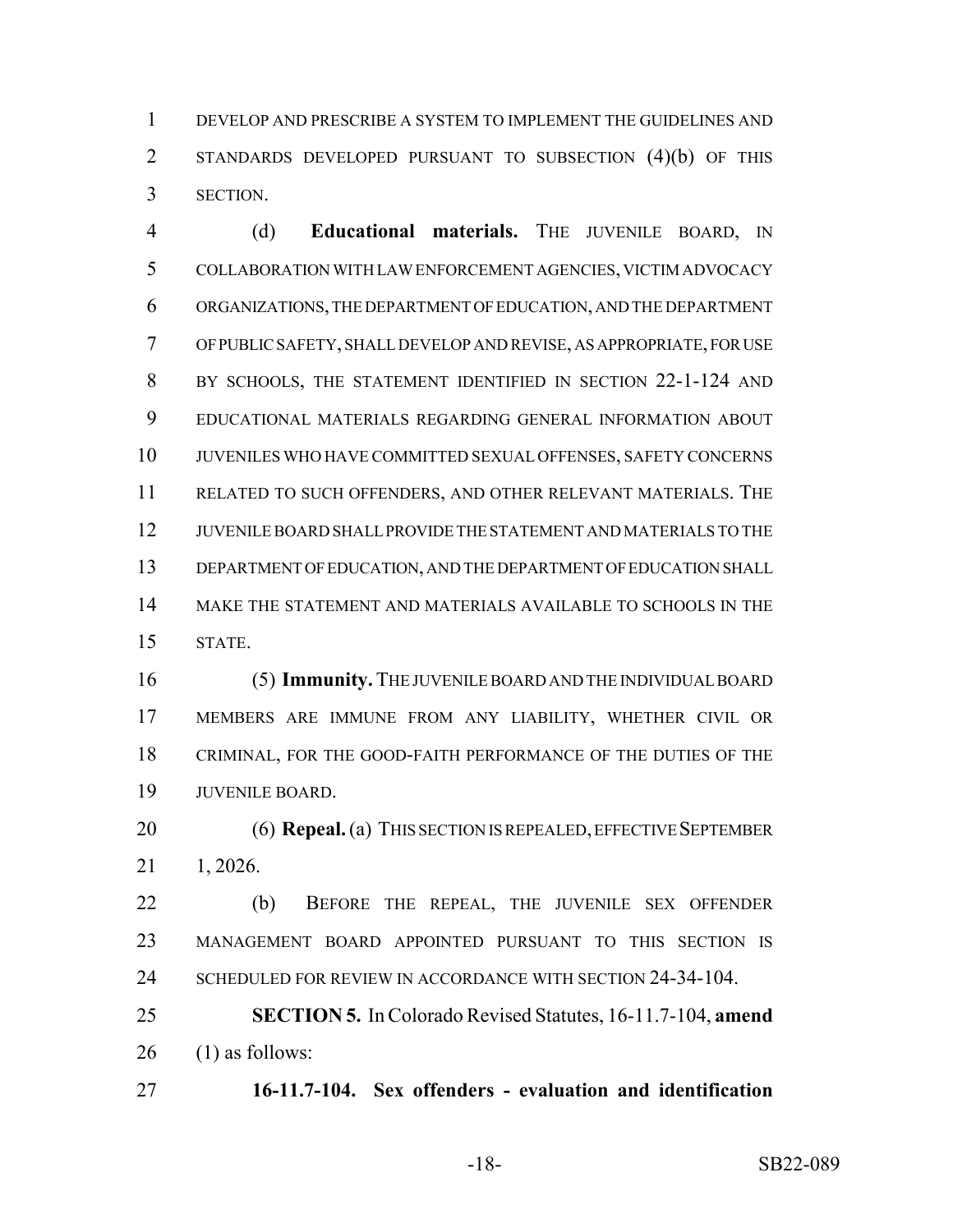**required.** (1) On and after January 1, 1994, each convicted adult sex offender and EACH juvenile who has committed a sexual offense who is to be considered for probation shall be IS required, as a part of the presentence or probation investigation required pursuant to section 16-11-102, to submit to an evaluation for treatment, an evaluation for risk, procedures required for monitoring of behavior to protect victims and potential victims, and an identification developed pursuant to section 16-11.7-103 (4) FOR ADULT SEX OFFENDERS AND 16-11.7-103.5 (4) FOR JUVENILES WHO HAVE COMMITTED SEXUAL OFFENSES; EXCEPT THAT, IN THE EVENT THE DEFENDANT IS DESIGNATED A SEX OFFENDER FOR PURPOSES OF REQUIRING AN EVALUATION BECAUSE OF THE DEFENDANT'S PREVIOUS HISTORY OF SEXUAL OFFENSE, AS DESCRIBED IN SECTION 13 16-11.7-102 (2)(a)(II), THE COURT MAY WAIVE THE REQUIREMENT FOR 14 THE EVALUATION WITH CONSENT OF THE DISTRICT ATTORNEY.

 **SECTION 6.** In Colorado Revised Statutes, 16-11.7-105, **amend** (2); and **add** (1.5) and (3) as follows:

 **16-11.7-105. Sentencing of sex offenders - treatment based upon evaluation and identification required.** (1.5) THE DEPARTMENT OF CORRECTIONS SHALL IDENTIFY ALL INMATES WHO ARE REQUIRED TO UNDERGO SEX-OFFENSE TREATMENT, ARE ELIGIBLE TO RECEIVE SEX-OFFENSE TREATMENT, AND HAVE NOT BEEN PROVIDED WITH THE OPPORTUNITY TO UNDERGO TREATMENT WHILE INCARCERATED. THE DEPARTMENT OF CORRECTIONS SHALL PROVIDE THIS DATA TO THE ADULT SEX OFFENDER MANAGEMENT BOARD ESTABLISHED IN SECTION 25 16-11.7-103 PRIOR TO AUGUST 31, 2022. THE DIVISION OF PAROLE IN THE DEPARTMENT OF CORRECTIONS AND THE ADULT SEX OFFENDER MANAGEMENT BOARD SHALL MEET AND DEVELOP SOLUTIONS TO ADDRESS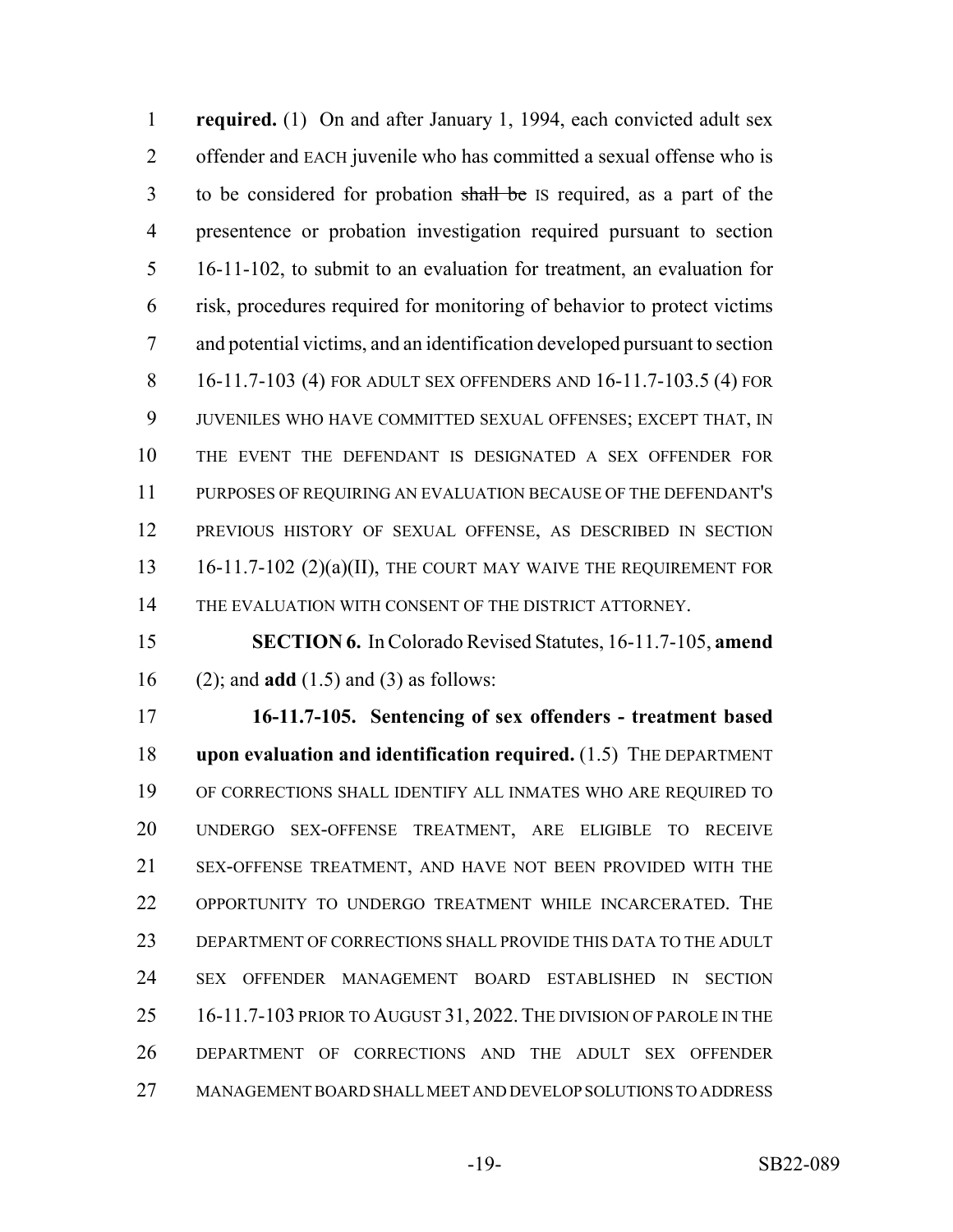THE NEEDS OF TREATMENT FOR OFFENDERS INCARCERATED IN THE DEPARTMENT OF CORRECTIONS.THE ADULT SEX OFFENDER MANAGEMENT BOARD SHALL PRESENT FINDINGS TO THE DIVISION OF CRIMINAL JUSTICE 4 IN THE DEPARTMENT OF PUBLIC SAFETY PRIOR TO JANUARY 1, 2023.

5 (2) For ADULT SEX offenders who begin community supervision 6 on or after August 10, 2016 THE EFFECTIVE DATE OF THIS SUBSECTION  $(2)$ , 7 AS AMENDED, the supervising agency of each adult sex offender and 8 juvenile who has committed a sexual offense shall provide the offender 9 with a choice of two appropriate treatment provider agencies staffed by 10 approved providers unless the supervising agency documents in the file 11 that, based upon the nature of the program offered, the needs of the 12 offender, or the proximity of the appropriate treatment provider agency, 13 fewer than two such agencies can meet the specific needs of the offender, 14 ensure the safety of the public, and provide the supervising agency with 15 reasonable access to the treatment provider agency and the offender 16 during the course of treatment ACCESS TO A LIST OF TREATMENT 17 PROVIDERS, APPROVED PURSUANT TO SECTION 16-11.7-106, WHO HAVE 18 THE EXPERTISE TO WORK WITH THE SPECIFIC RISKS AND NEEDS OF THAT 19 PARTICULAR OFFENDER. FOR AN OFFENDER WHO IS A PERSON WITH AN 20 INTELLECTUAL AND DEVELOPMENTAL DISABILITY, AS DEFINED IN SECTION 21 25.5-10-202, THE SUPERVISING AGENCY SHALL REFER THAT OFFENDER TO 22 A PROVIDER APPROVED BY THE ADULT SEX OFFENDER MANAGEMENT 23 BOARD TO WORK WITH THAT POPULATION. WHEN MAKING A LIST OF 24 REFERRALS, THE SUPERVISING AGENCY WILL CONSIDER INDIVIDUAL RISKS 25 AND TREATMENT NEEDS OF THE PARTICULAR OFFENDER AND TAILOR 26 REFERRALS TO THOSE CONSIDERATIONS. Once selected, the treatment 27 provider agency may not be changed by the offender without the approval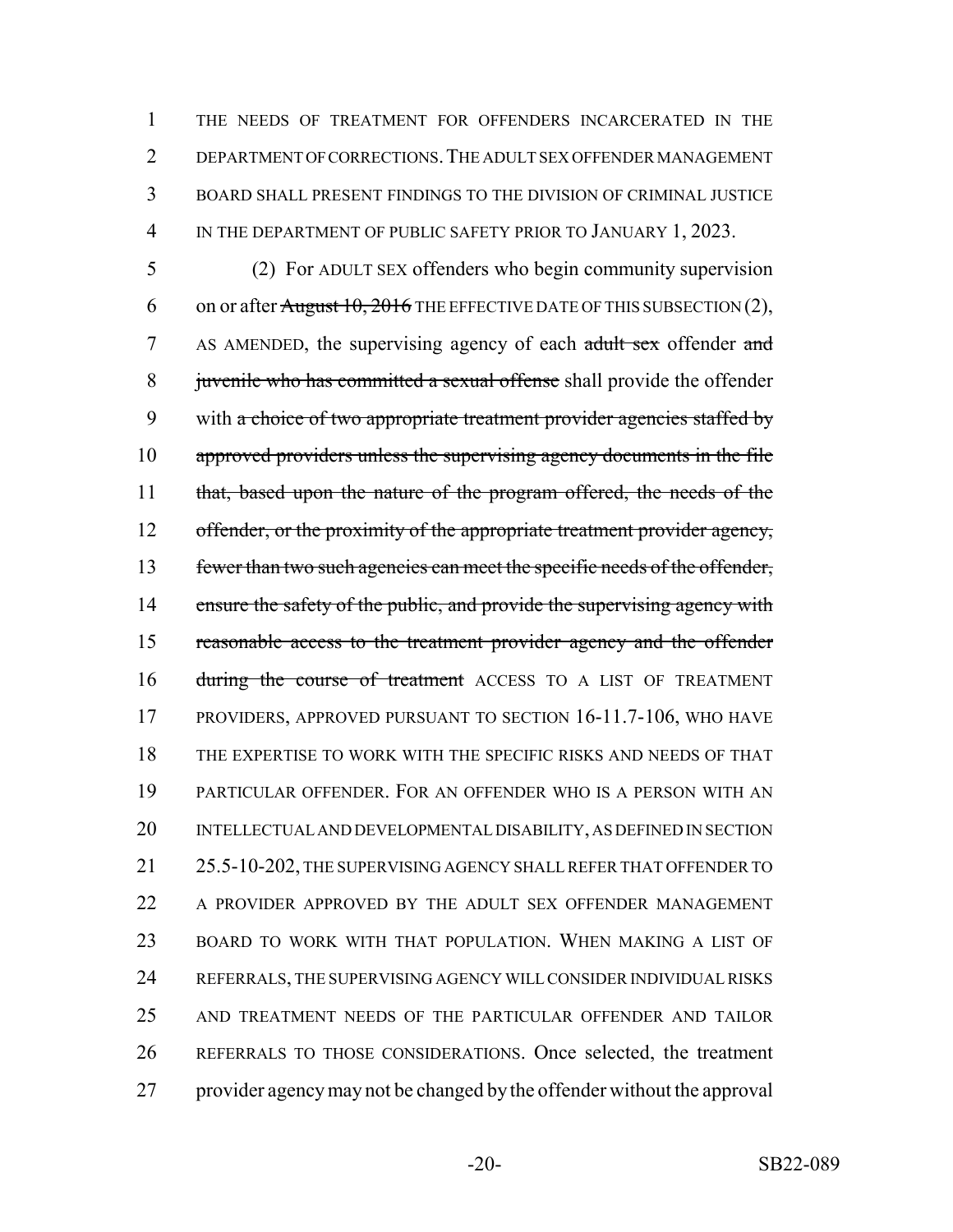of the community supervision team, the multidisciplinary team, or the court.

 (3) THE REQUIREMENTS OF SUBSECTION (2) OF THIS SECTION DO NOT APPLY TO THE DIVISION OF YOUTH SERVICES BASED ON THE NATURE OF THE PROGRAM, THE COMPLEX NEEDS OF THE JUVENILES SERVED, AND THE PLACEMENTS AND APPROVED TREATMENT PROVIDERS AVAILABLE TO WORK WITH JUVENILES FROM THE DIVISION OF YOUTH SERVICES. THE DIVISION OF YOUTH SERVICES SHALL ASSIGN JUVENILES WHO HAVE COMMITTED A SEXUAL OFFENSE TO A TREATMENT PROVIDER BASED ON THE INDIVIDUAL RISKS AND NEEDS OF THE JUVENILE AND HAVE PROCEDURES IN PLACE TO ALLOW FOR A JUVENILE OR FAMILY TO REQUEST A CHANGE IN TREATMENT PROVIDERS BASED ON RESPONSIVITY FACTORS. THE MULTIDISCIPLINARY TEAM FOR THE JUVENILE SHALL REVIEW ALL REQUESTS FOR CHANGES IN TREATMENT PROVIDERS AND APPROVE REQUESTS IF THE MULTIDISCIPLINARY TEAM DETERMINES THE JUVENILE'S RISKS, NEEDS, AND RESPONSIVITY FACTORS CAN BE BETTER SERVED BY AN ALTERNATE TREATMENT PROVIDER.

 **SECTION 7.** In Colorado Revised Statutes, **amend** 16-11.7-106 as follows:

 **16-11.7-106. Sex offender evaluation, treatment, and polygraph services - contracts with providers - placement on provider list - joint application review subcommittee - grievances - fund created.** (1) (a) The department of corrections, the judicial department, the division of criminal justice in the department of public 25 safety, or the department of human services shall not employ or contract with, and shall not allow an adult sex offender or a juvenile who has committed a sexual offense to employ or contract with, an individual or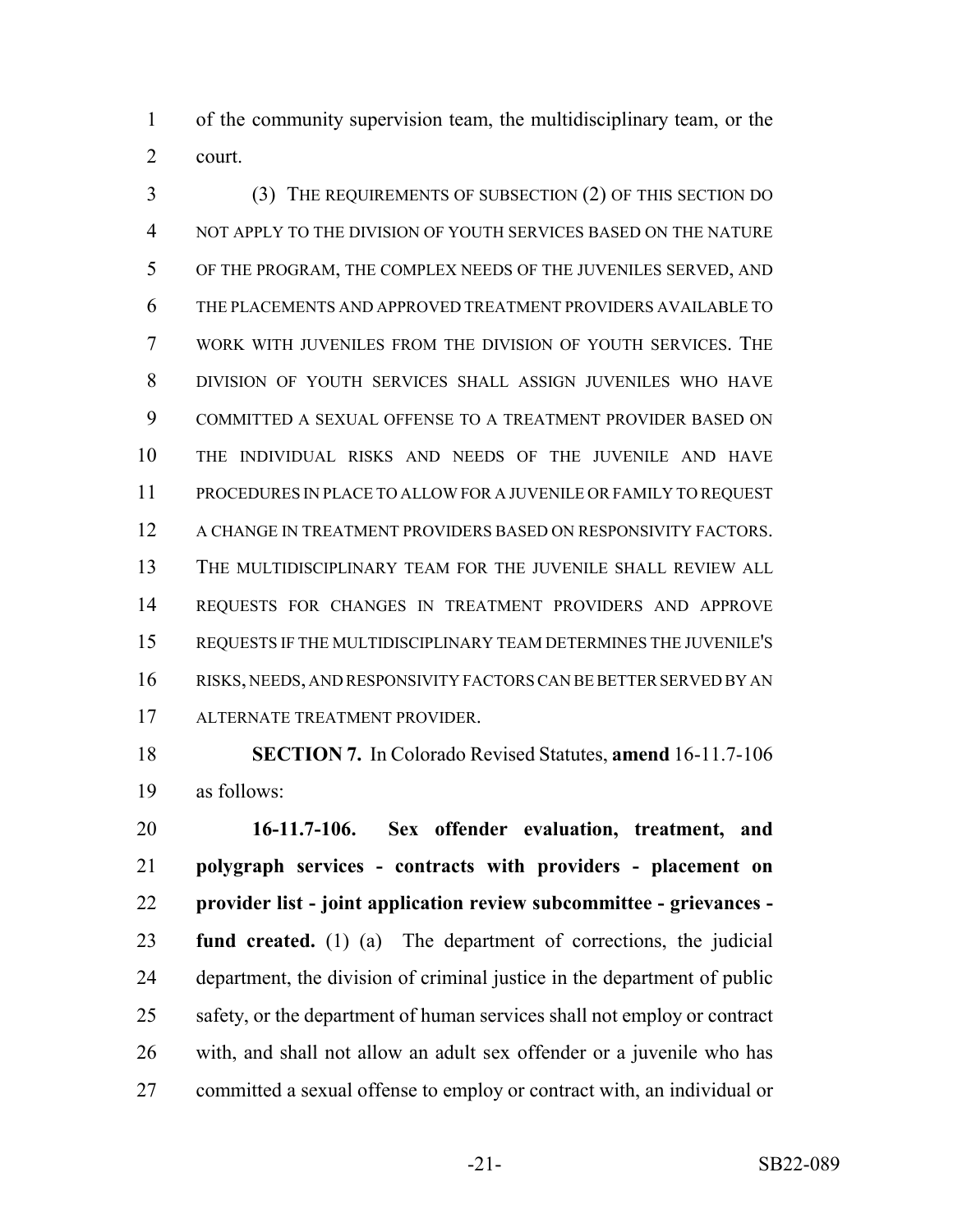entity to provide sex-offender-specific evaluation, treatment, or polygraph 2 services pursuant to this article ARTICLE 11.7 unless the sex-offender-specific evaluation, treatment, or polygraph services to be provided by the individual or entity conform with the guidelines and standards developed pursuant to section 16-11.7-103 OR 16-11.7-103.5 and the name of the individual providing services is on the list created 7 pursuant to paragraph (b) of subsection  $(2)$  SUBSECTION  $(2)(b)$  of this section of persons who may provide sex-offender-specific services.

 (b) TO THE EXTENT POSSIBLE, THE INDIVIDUALS OR ENTITIES PROVIDING SEX-OFFENDER-SPECIFIC EVALUATION, TREATMENT, AND POLYGRAPH SERVICES SHOULD ADEQUATELY REPRESENT THE DIVERSE CLIENTS FOR WHOM THEY PROVIDE SERVICES. THE LIST CREATED 13 PURSUANT TO SUBSECTION (2)(b) OF THIS SECTION MUST INCLUDE, TO THE EXTENT PRACTICABLE, PERSONS WITH DISABILITIES AND PERSONS OF DIVERSE RACIAL, ETHNIC, GENDER, LINGUISTIC, AND CULTURAL BACKGROUNDS.

 (2) (a) The board ADULT AND JUVENILE SEX OFFENDER MANAGEMENT BOARDS, REFERRED TO IN THIS SECTION AS THE "BOARDS", shall develop an application and review process for treatment providers, evaluators, and polygraph examiners who provide services pursuant to 21 this article ARTICLE 11.7 to adult sex offenders and to juveniles who have 22 committed sexual offenses. The application and review process shall MUST allow providers to demonstrate that they are in compliance with the 24 standards adopted pursuant to this article ARTICLE 11.7. THE BOARDS SHALL CREATE A JOINT APPLICATION REVIEW SUBCOMMITTEE TO SERVE EACH BOARD FOR THE APPLICATION AND REVIEW PROCESS OF TREATMENT PROVIDERS, EVALUATORS, AND POLYGRAPH EXAMINERS WHO PROVIDE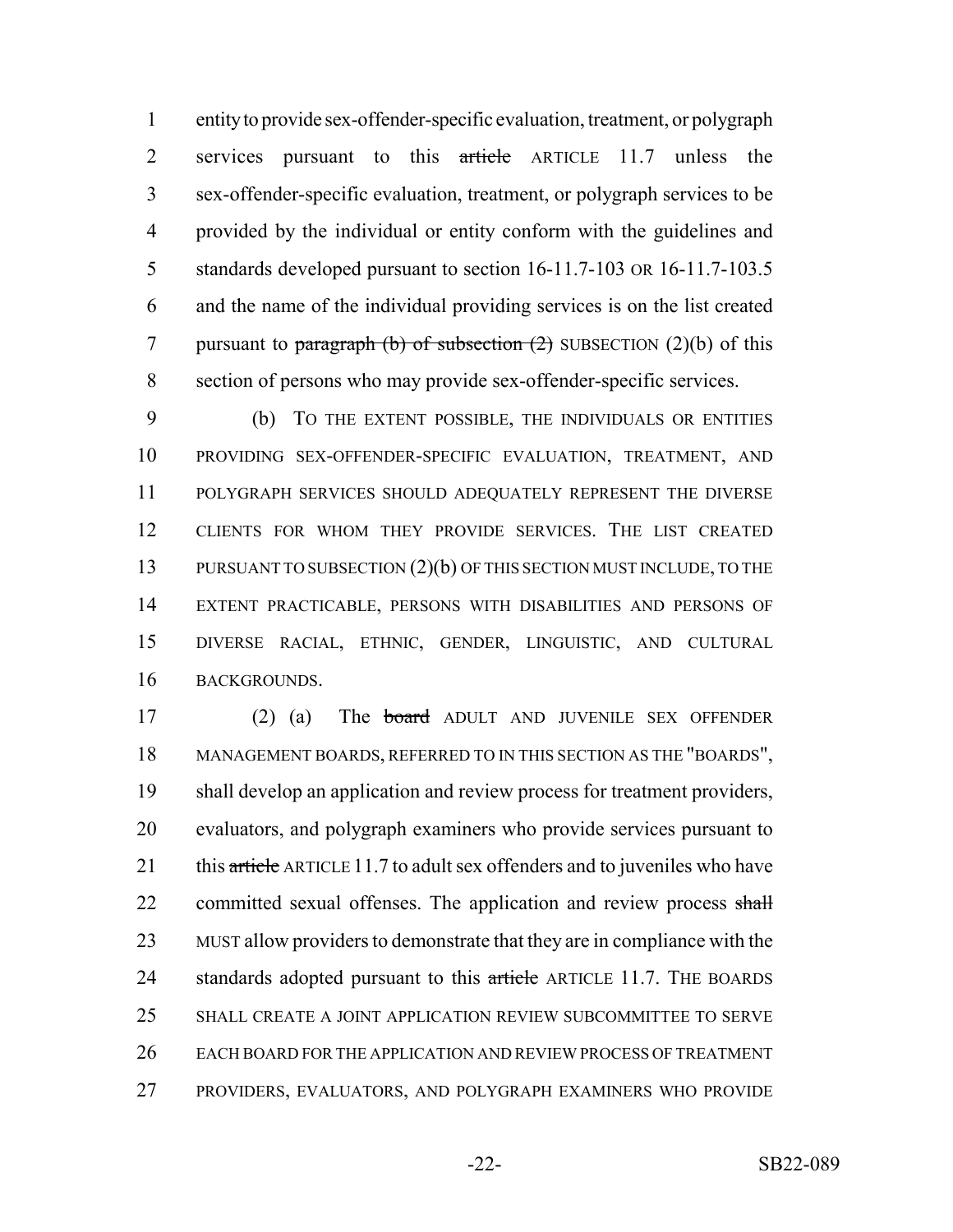SERVICES PURSUANT TO THIS ARTICLE 11.7 TO ADULT SEX OFFENDERS AND TO JUVENILES WHO HAVE COMMITTED SEXUAL OFFENSES. AN APPLICANT SEEKING APPROVAL TO PROVIDE SERVICES PURSUANT TO THIS ARTICLE 11.7 MUST SUBMIT AN APPLICATION TO THE SUBCOMMITTEE FOR APPROVAL AND SHOULD INDICATE WHETHER THE APPLICANT IS SEEKING APPROVAL FOR SERVICES REGARDING JUVENILES, ADULTS, OR BOTH. The 7 application and review process shall consist CONSISTS of the following three parts:

9 (I) The board BOARDS shall develop separate application and review processes for standards that apply to the criminal justice component, such as criminal history record checks, for evaluators, individual treatment providers, and polygraph examiners. Applications for the criminal justice components, including fingerprints, shall be submitted 14 to the board BOARDS. The board BOARDS shall forward the fingerprints to the Colorado bureau of investigation for use in conducting a state criminal history record check and for transmittal to the federal bureau of 17 investigation for a national criminal history record check. The board BOARDS may use information obtained from the state and national criminal history record checks to determine an applicant's eligibility for 20 placement on the approved provider list. The board shall be BOARDS ARE 21 responsible for the implementation of the provisions of this subparagraph  $(H)$  THIS SUBSECTION  $(2)(a)(I)$ . The BOARDS SHALL MAINTAIN A RECORD OF ANY DENIAL OR REMOVAL FROM THE LIST OF APPROVED TREATMENT PROVIDERS OR OTHER SANCTIONS DUE TO A TREATMENT PROVIDER'S CRIMINAL HISTORY.

26 (II) The board BOARDS shall develop an application and review process for the verification of the qualifications and credentials of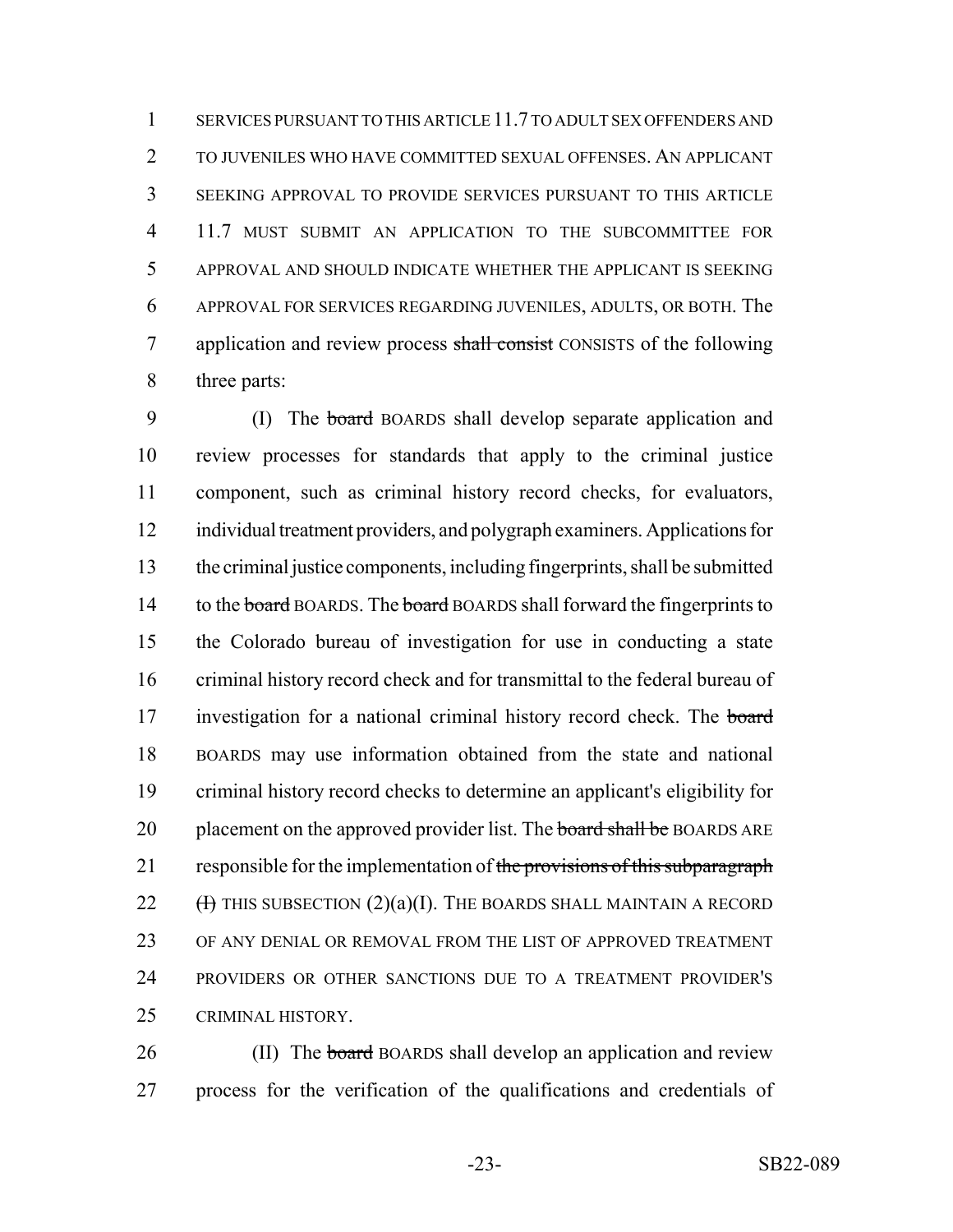1 evaluators, treatment providers, and polygraph examiners.

2 (III) The board BOARDS shall require a person who applies for 3 placement, including a person who applies for continued placement, on 4 the list of persons who may provide sex-offender-specific evaluation, 5 treatment, and polygraph services pursuant to this article ARTICLE 11.7 to 6 submit to a current background investigation that goes beyond the scope 7 of the criminal history record check described in subparagraph (I) of this 8 paragraph (a) SUBSECTION  $(2)(a)(I)$  OF THIS SECTION. In conducting the 9 current background investigation required by this subparagraph (III) 10 SUBSECTION  $(2)(a)(III)$ , the board BOARDS shall obtain reference and 11 criminal history information and recommendations that may be relevant 12 to the applicant's fitness to provide sex-offender-specific evaluation, 13 treatment, and polygraph services pursuant to this article ARTICLE 11.7.

14 (b) After the process developed pursuant to  $\frac{\partial^2 f}{\partial x^2}$  by  $\frac{\partial^2 f}{\partial y^2}$ 15 subsection  $(2)$  SUBSECTION  $(2)(a)$  OF THIS SECTION is established and 16 providers have met all the criteria of the application and review process, 17 the board BOARDS may approve the provider. The board BOARDS and the 18 department of regulatory agencies shall jointly publish, at least annually, 19 a list of approved providers. The board BOARDS shall forward the list to 20 the office of the state court administrator, the department of public safety, 21 the department of human services, and the department of corrections. The 22 board BOARDS shall update and forward the list of approved providers as 23 necessary.

24 (3) The board BOARDS shall use the information obtained from the 25 state and national criminal history record checks and the current 26 background investigation in determining whether to place or continue the 27 placement of a person on the approved provider list.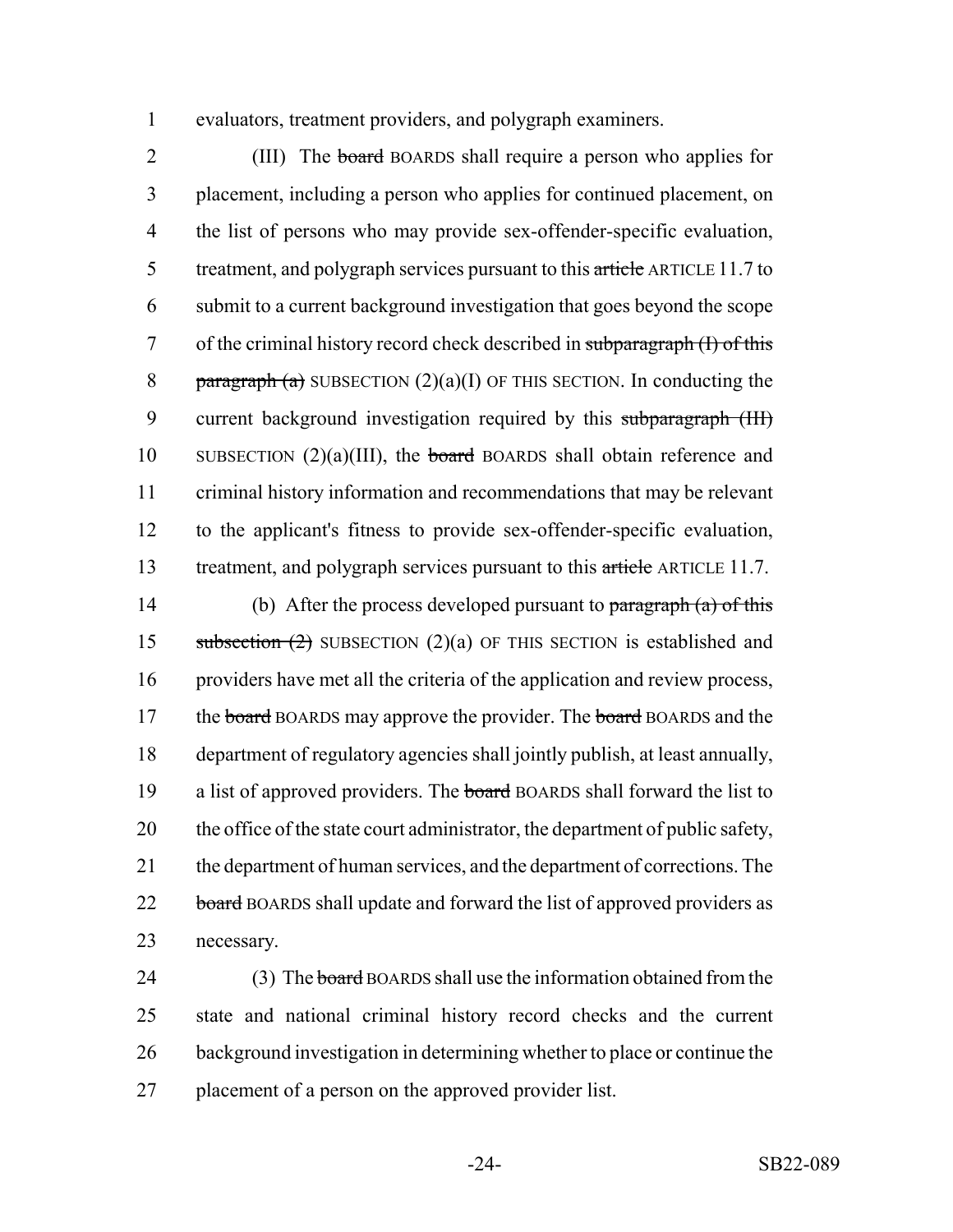1 (4) The board BOARDS may determine the requirements for an evaluator's, treatment provider's, or polygraph examiner's name to be placed on the approved provider list after his or her name has been removed from the list for any reason.

5 (5) The board BOARDS shall develop a renewal process for the 6 continued placement of a person on the approved provider list published 7 pursuant to paragraph (b) of subsection  $(2)$  SUBSECTION  $(2)(b)$  of this 8 section.

9 (6) The board BOARDS may assess a fee to an applicant for 10 placement on the approved provider list. The fee shall not exceed one 11 hundred twenty-five dollars per application to cover the costs of 12 conducting a current background investigation required by subsection (2) 13 of this section. All moneys MONEY collected pursuant to this subsection 14 (6) shall be transmitted to the state treasurer, who shall credit the same to 15 the sex offender treatment provider fund, which fund is hereby created 16 and referred to in this subsection  $(6)$  as the "fund". The moneys MONEY 17 in the fund shall be IS subject to annual appropriation by the general 18 assembly to the division of criminal justice in the department of public 19 safety for the direct and indirect costs associated with the current 20 background investigation required by subsection (2) of this section. Any 21 moneys MONEY in the fund not expended for the purpose of subsection 22 (2) of this section may be invested by the state treasurer as provided by 23 law. All interest and income derived from the investment and deposit of 24 moneys MONEY in the fund shall be IS credited to the fund. Any 25 unexpended and unencumbered moneys MONEY remaining in the fund at 26 the end of a fiscal year shall remain in the fund and shall not be credited 27 or transferred to the general fund or another fund.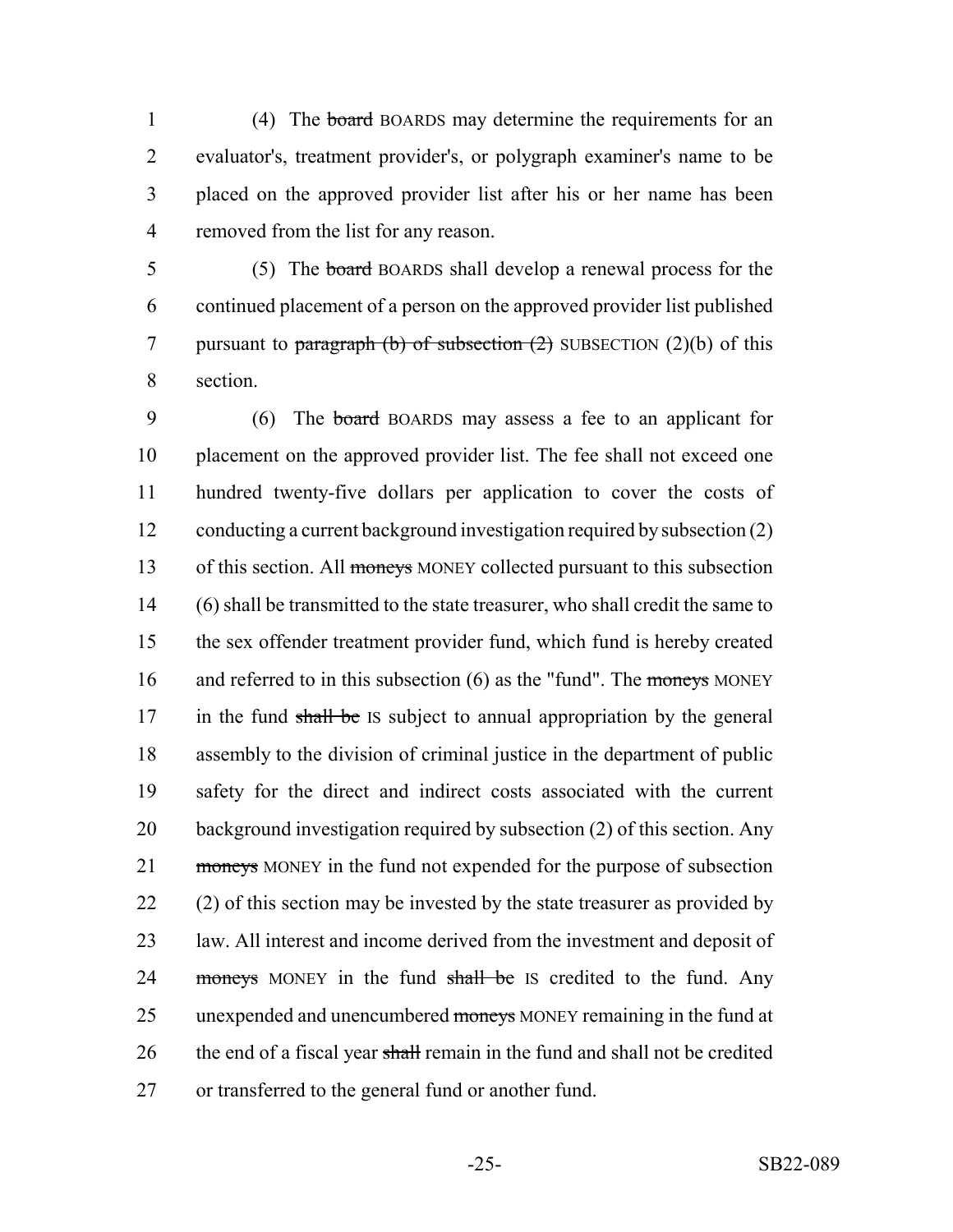(7) (a) The board BOARDS shall notify the department of regulatory agencies of the receipt of any complaints or grievances against an individual who provides sex-offender-specific treatment or evaluation services pursuant to this article 11.7 and advise the department of any disciplinary action taken pursuant to subsection (7)(b) of this section. The department of regulatory agencies or the appropriate board, pursuant to article 245 of title 12 and referred to in this subsection (7) as the "DORA 8 board", shall notify the board BOARDS of the receipt of any complaint or grievance against a provider who provides sex-offender-specific treatment or evaluation services pursuant to this article 11.7, if the 11 complaint or grievance was not referred by the board BOARDS, and advise 12 the board BOARDS of any disciplinary action taken against the individual pursuant to any professional licensing act.

14 (b) The board BOARDS shall review and investigate all complaints and grievances concerning compliance with its standards against individuals who provide sex-offender-specific treatment, evaluation, or 17 polygraph services pursuant to this article ARTICLE 11.7. Notwithstanding any action taken by the department of regulatory agencies or the DORA 19 board, the board BOARDS may take appropriate disciplinary action, as permitted by law, against an individual who provides sex-offender-specific treatment, evaluation, or polygraph services 22 pursuant to this article ARTICLE 11.7. The disciplinary action may include, 23 but need not be limited to, the removal of the individual's name from the list of persons who may provide sex offender evaluation, treatment, or 25 polygraph services pursuant to this article ARTICLE 11.7.

 (c) (I) Nothing in this subsection (7) limits the rights or responsibilities of the department of regulatory agencies or the DORA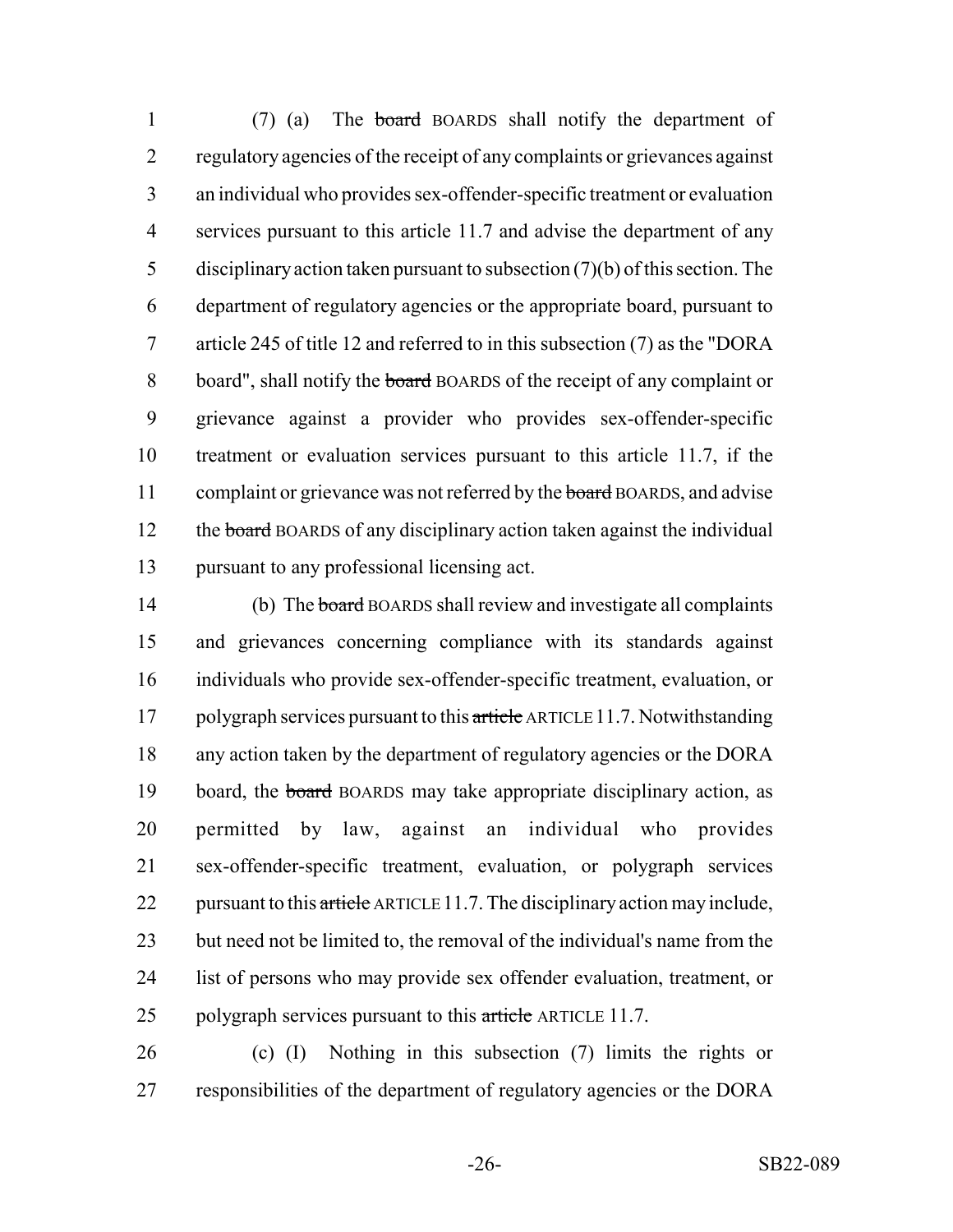board with respect to the investigation and resolution of complaints 2 pursuant to article 245 of title 12.

 (II) Nothing in this subsection (7) limits the rights or 4 responsibilities of the board BOARDS with respect to the addition or removal of an individual's name from the list of persons who may provide sex offender evaluation, treatment, or polygraph services pursuant to this 7 article ARTICLE 11.7.

 **SECTION 8.** In Colorado Revised Statutes, **amend** 16-11.7-109 as follows:

 **16-11.7-109. Reporting requirements - legislative declaration.** (1) (a) The general assembly finds and declares that:

12 (I) As a body, The board is ADULT SEX OFFENDER MANAGEMENT BOARD AND JUVENILE SEX OFFENDER MANAGEMENT BOARD, REFERRED TO IN THIS SECTION AS "BOARDS", ARE one of Colorado's most important 15 resources on FOR the treatment and management of adult sex offenders and juveniles who have committed sexual offenses;

17 (II) The **board's** BOARDS' research and analysis of treatment standards and programs, as well as empirical evidence collected and 19 compiled by the board BOARDS with respect to the treatment outcomes of adult sex offenders and juveniles who have committed sexual offenses, is vital to inform the decisions of policymakers.

 (b) The general assembly therefore finds that it is appropriate for 23 the board BOARDS to report to the general assembly on an annual basis concerning the status of the treatment and management of adult sex offenders and juveniles who have committed sexual offenses in Colorado. 26 (2) Notwithstanding section  $24-1-136$  (11)(a)(I), on or before

January 31, 2012, and on or before January 31 each year thereafter, the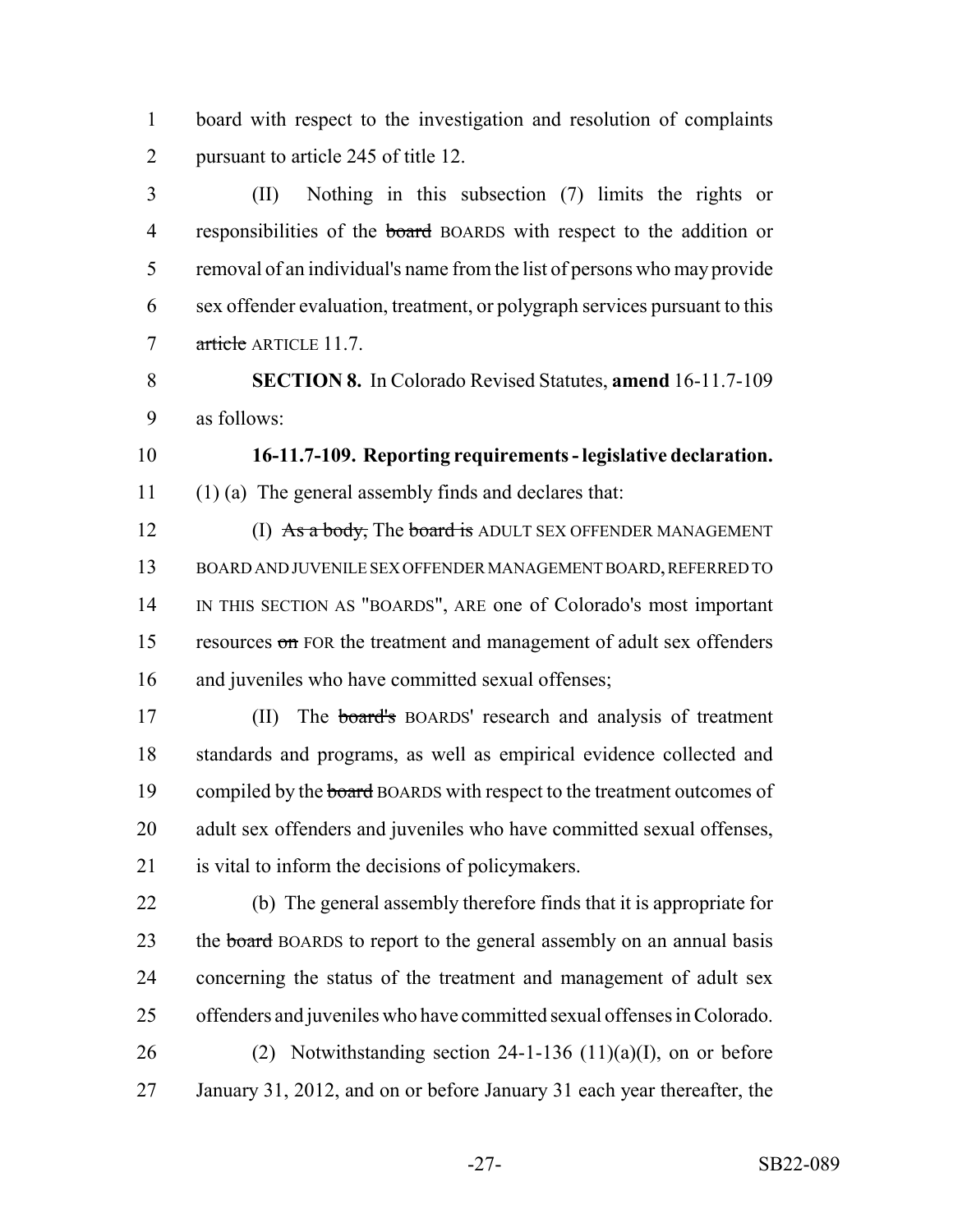1 board BOARDS shall prepare and present to the judiciary committees of the 2 senate and the house of representatives, or any successor committees, a written report concerning best practices for the treatment and management of adult sex offenders and juveniles who have committed sexual offenses, including any evidence-based analysis of treatment standards and programs as well as information concerning any new federal legislation relating to the treatment and management of adult sex offenders and juveniles who have committed sexual offenses. The report 9 may include the board's BOARDS' recommendations for legislation to carry 10 out the purpose and duties of the board BOARDS to protect the community. **SECTION 9.** In Colorado Revised Statutes, 16-13-902, **amend**  $12 \qquad (2)$  as follows: **16-13-902. Definitions.** As used in this part 9, unless the context otherwise requires: (2) "Management board" means the ADULT sex offender management board created in section 16-11.7-103. **SECTION 10.** In Colorado Revised Statutes, 16-22-103, **amend** 18 (5)(a) introductory portion and  $(5)(a)(IV)$  as follows: **16-22-103. Sex offender registration - required - applicability - exception.** (5) (a) Notwithstanding any provision of this article 22 to the contrary, if, pursuant to a motion filed by a person described in this subsection (5) or on its own motion, a court determines THAT THE REGISTRATION REQUIREMENT SPECIFIED IN THIS SECTION WOULD BE UNFAIRLY PUNITIVE AND that exempting the person from the registration requirement would not pose a significant risk to the community, the court, upon consideration of the totality of the circumstances, may exempt the person from the registration requirements imposed pursuant to this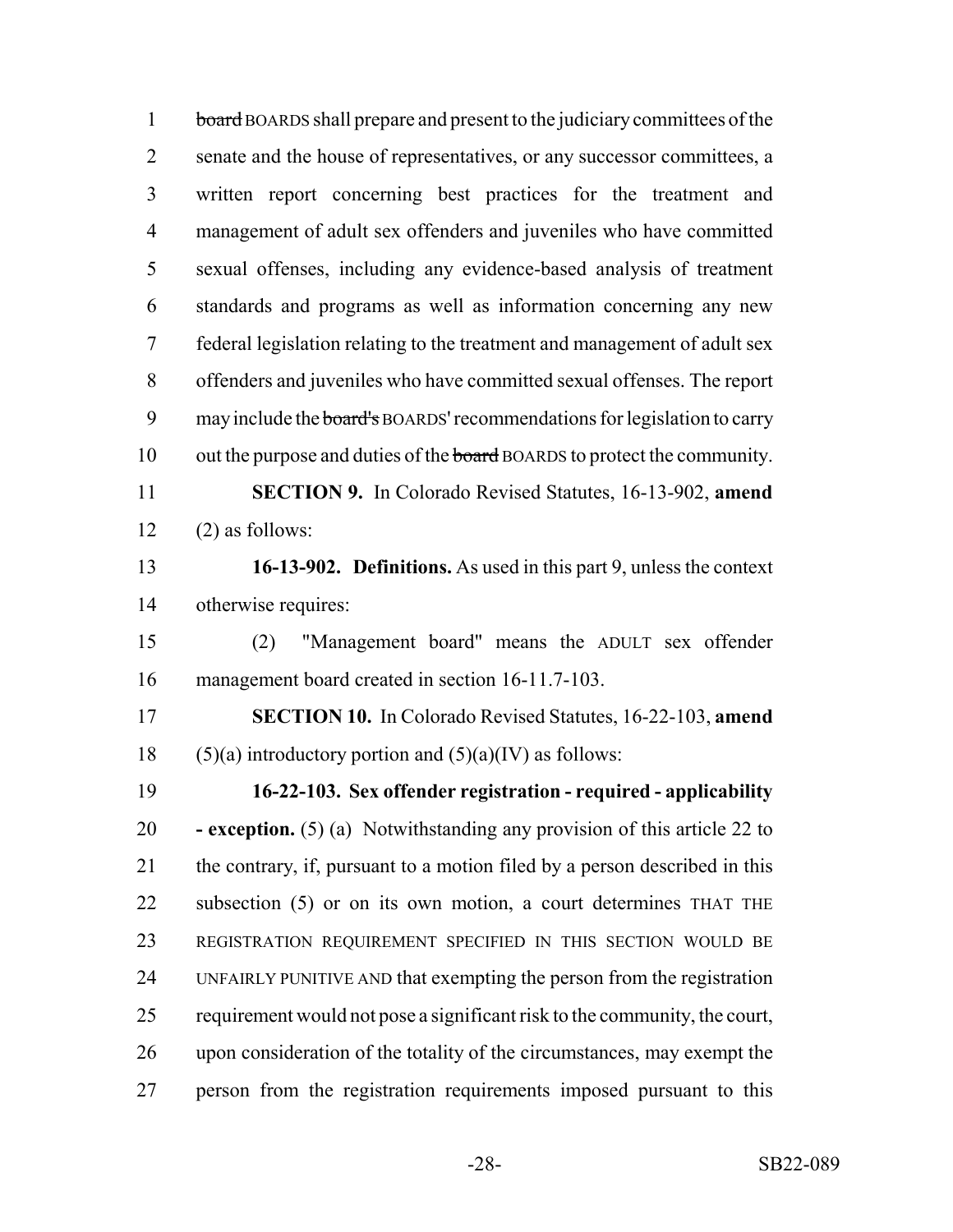section if:

| $\overline{2}$ | (IV) The person has received $\alpha n$ A SEX OFFENDER evaluation that        |
|----------------|-------------------------------------------------------------------------------|
| 3              | conforms with the standards developed pursuant to section 16-11.7-103         |
| 4              | $\overline{(4)}$ SECTION 16-11.7-103.5 (4)(b) from an evaluator who meets the |
| 5              | standards established by the JUVENILE sex offender management board,          |
| 6              | and the evaluator recommends exempting the person from the registration       |
| 7              | requirements based upon the best interests of that person and the             |
| 8              | community; and                                                                |
| 9              | <b>SECTION 11.</b> In Colorado Revised Statutes, 24-34-104, repeal            |
| 10             | $(24)(a)(XIII)$ ; and <b>add</b> $(27)(a)(XX)$ and $(27)(a)(XXI)$ as follows: |
| 11             | 24-34-104. General assembly review of regulatory agencies                     |
| 12             | and functions for repeal, continuation, or reestablishment - legislative      |
| 13             | declaration - repeal. $(24)(a)$ The following agencies, functions, or both,   |
| 14             | are scheduled for repeal on September 1, 2023:                                |
| 15             | (XIII) The sex offender management board created in section                   |
| 16             | $16-11.7-103.$                                                                |
| 17             | $(27)$ (a) The following agencies, functions, or both, are scheduled          |
| 18             | for repeal on September 1, 2026:                                              |
| 19             | (XX) THE ADULT SEX OFFENDER MANAGEMENT BOARD CREATED                          |
| 20             | IN SECTION 16-11.7-103.                                                       |
| 21             | (XXI)<br>THE JUVENILE SEX OFFENDER MANAGEMENT BOARD                           |
| 22             | CREATED IN SECTION 16-11.7-103.5.                                             |
| 23             | <b>SECTION 12.</b> In Colorado Revised Statutes, 16-22-112, amend             |
| 24             | $(3.5)$ as follows:                                                           |
| 25             | 16-22-112. Release of information - law enforcement agencies.                 |
| 26             | (3.5) To assist members of the public in protecting themselves from           |
| 27             | persons who commit offenses involving unlawful sexual behavior, a local       |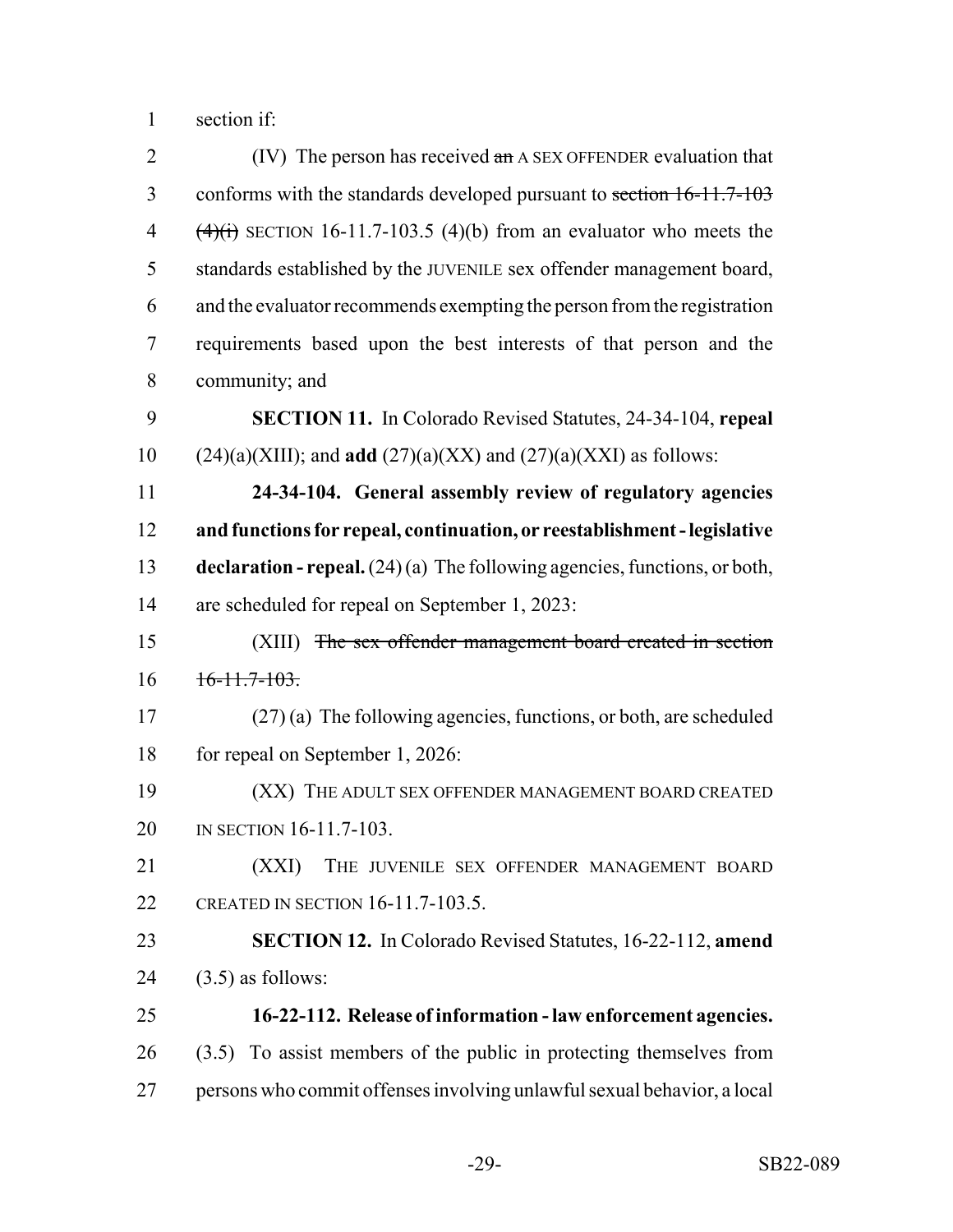law enforcement agency that chooses to post sex offender registration information on its website shall either post educational information concerning protection from sex offenders on its website or provide a link to the educational information included on the CBI website maintained pursuant to section 16-22-111. A local law enforcement agency that posts the educational information shall work with the ADULT sex offender 7 management board created pursuant to IN section 16-11.7-103, THE JUVENILE SEX OFFENDER MANAGEMENT BOARD CREATED IN SECTION 16-11.7-103.5, and sexual assault victims' advocacy groups in preparing the educational information. **SECTION 13.** In Colorado Revised Statutes, 17-2-201, **amend**  $(5.7)(b)$  as follows: **17-2-201. State board of parole - duties - definitions.** (5.7) If, as a condition of parole, an offender is required to undergo counseling or treatment, unless the parole board determines that treatment at another facility or with another person is warranted, the treatment or counseling must be at a facility or with a person: (b) Certified or approved by the ADULT sex offender management 19 board, established in section 16-11.7-103, C.R.S., if the offender is a sex offender; **SECTION 14.** In Colorado Revised Statutes, 17-22.5-404, **amend**  $(4)(c)(II)$  as follows: **17-22.5-404. Parole guidelines - definition.** (4) (c) (II) The 24 administrative release guideline instrument shall MUST not be used in considering those inmates classified as sex offenders with indeterminate 26 sentences for whom the ADULT sex offender management board, pursuant 27 to section 18-1.3-1009, C.R.S. ESTABLISHED IN SECTION 16-11.7-103, has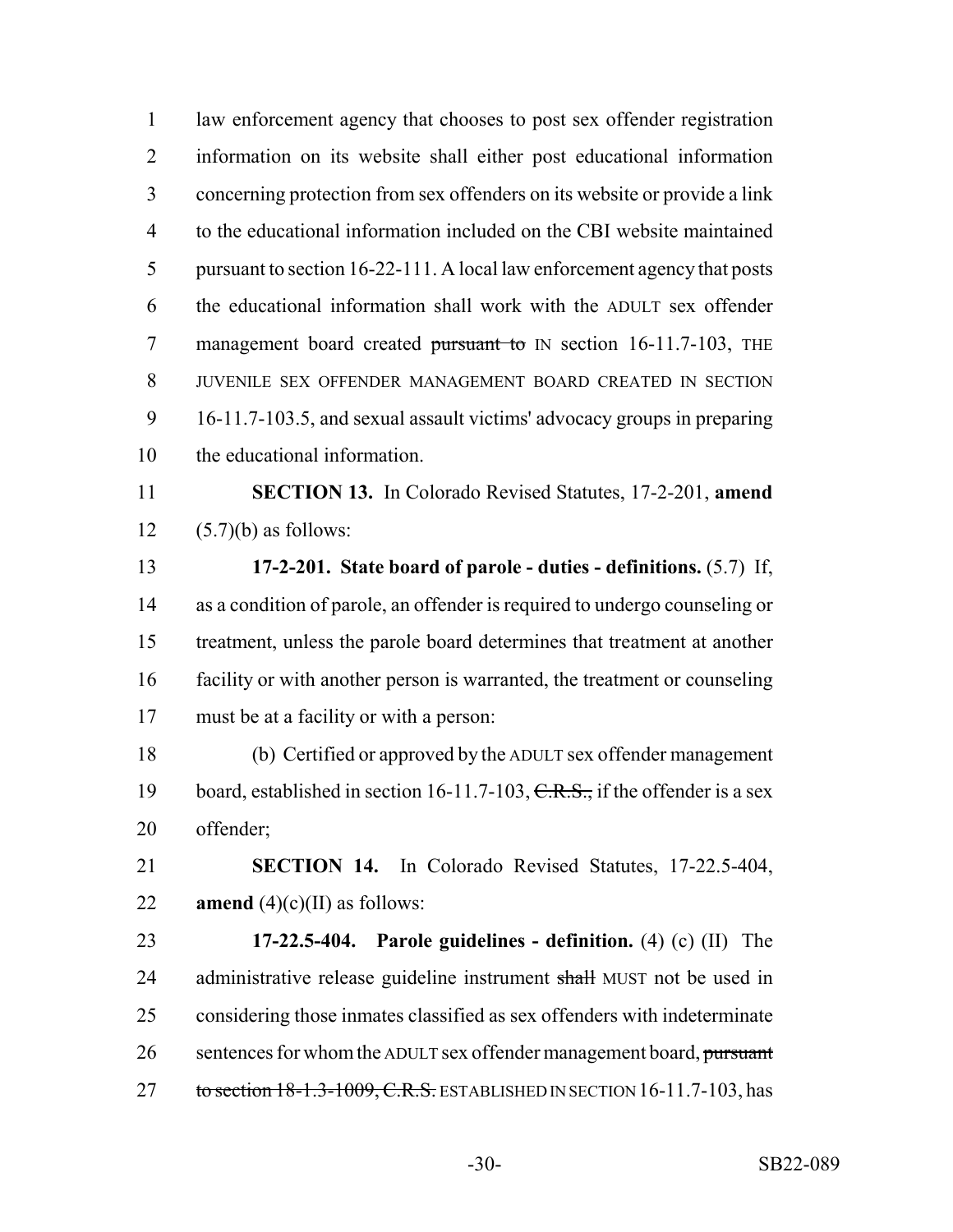established separate and distinct release guidelines. The ADULT sex offender management board, in collaboration with the department of corrections, the judicial department, the division of criminal justice in the department of public safety, and the state board of parole shall develop a specific sex offender release guideline instrument for use by the state board of parole for those inmates classified as sex offenders with determinate sentences.

 **SECTION 15.** In Colorado Revised Statutes, 17-27.1-101, 9 **amend**  $(5)(a)(II)$  as follows:

 **17-27.1-101. Nongovernmental facilities for offenders - registration - notifications - penalties - definitions.** (5) A private treatment program in Colorado shall not admit or accept a supervised or unsupervised person into the program unless the program:

 (a) Is registered with the compact administrator, and, if the person is a supervised person, the private treatment program is:

 (II) Certified or approved by the ADULT sex offender management 17 board, established in section 16-11.7-103,  $C.R.S.,$  if the program provides sex offender treatment;

 **SECTION 16.** In Colorado Revised Statutes, 18-1.3-101, **amend** (6) as follows:

 **18-1.3-101. Pretrial diversion.** (6) In a jurisdiction that receives 22 state moneys MONEY for the creation or operation of diversion programs pursuant to this section, an individual accused of a sex offense, as defined in section 18-1.3-1003 (5), is not eligible for pretrial diversion unless charges have been filed and, after the individual has had an opportunity to consult with counsel, the individual has completed a sex-offense-specific evaluation, which includes the use of a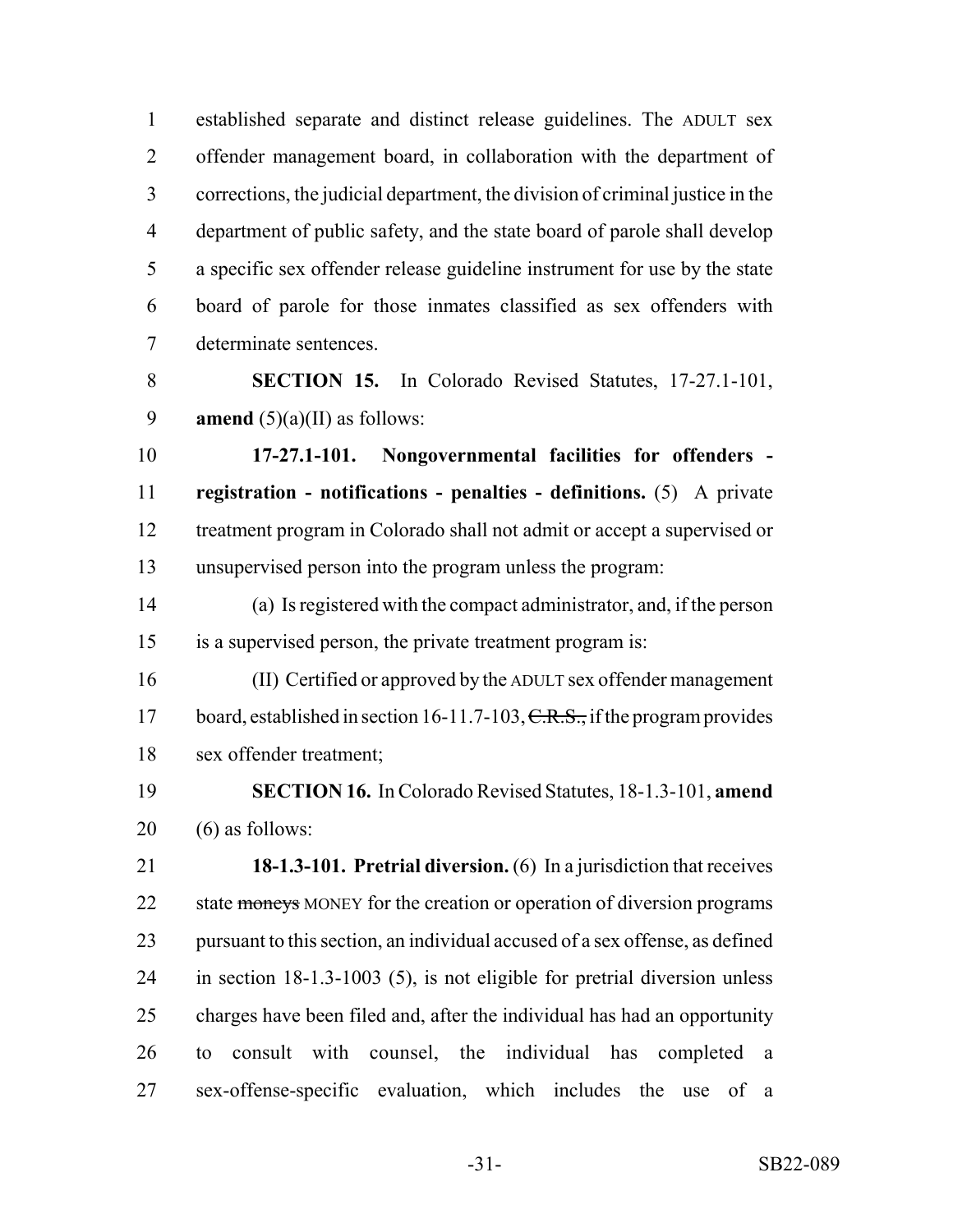sex-offense-specific risk assessment instrument, conducted by an evaluator approved by the ADULT sex offender management board, as 3 required by section 16-11.7-103 (4). C.R.S. The district attorney may agree to place the individual in the diversion program established by the 5 district attorney pursuant to this section if he or she THE DISTRICT ATTORNEY finds that, based on the results of that evaluation and the other factors in subsection (3) of this section, the individual is appropriate for the program. Notwithstanding that a successfully completed diversion agreement does not constitute a history of sex offenses for purposes of 10 sections 16-11.7-102 (2)(a)(II) and 16-22-103 (2)(d),  $C.R.S.,$  the 11 information constituting the crimes charged and facts alleged shall MUST be available for use by a court, district attorney, any law enforcement agency, or agency of the state judicial department, if otherwise permitted by law, in any subsequent criminal investigation, prosecution, risk or needs assessment evaluation, sentencing hearing, or during a probation or parole supervision period.

 **SECTION 17.** In Colorado Revised Statutes, 18-1.3-204, **amend** 18  $(2)(c)(II)$  as follows:

 **18-1.3-204. Conditions of probation - interstate compact probation transfer cash fund - creation.** (2) (c) If the court orders counseling or treatment as a condition of probation, unless the court makes a specific finding that treatment in another facility or with another person is warranted, the court shall order that the treatment or counseling be at a facility or with a person:

 (II) Certified or approved, by the ADULT sex offender management 26 board, established in section 16-11.7-103,  $C.R.S.,$  if the offender is a sex offender;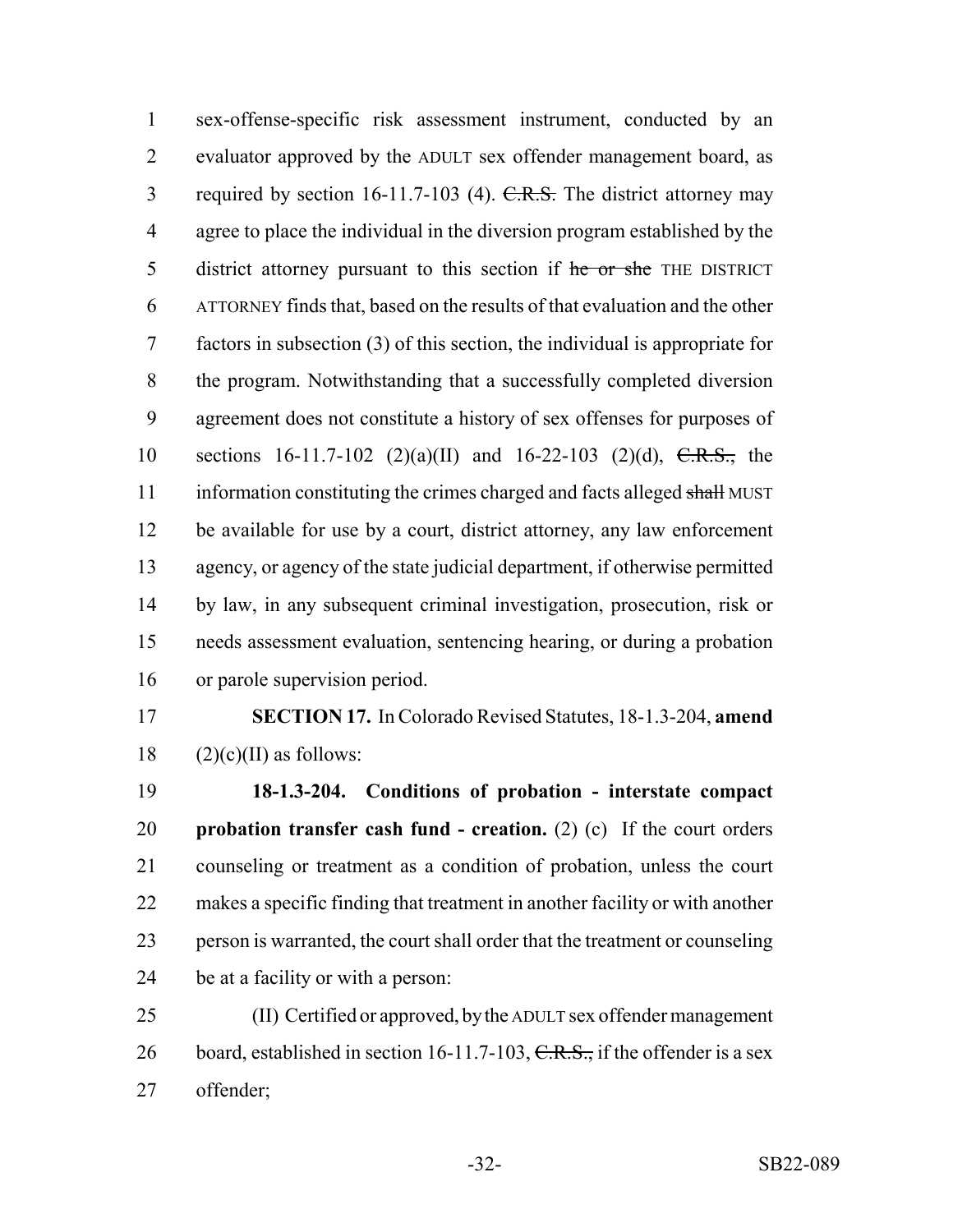**SECTION 18.** In Colorado Revised Statutes, 18-1.3-407, **amend** 2  $(4.3)$  as follows:

 **18-1.3-407. Sentences - youthful offenders - legislative declaration - powers and duties of district court - authorization for youthful offender system - powers and duties of department of corrections - definitions.** (4.3) The youthful offender system shall provide sex offender treatment services for an offender who is sentenced to the youthful offender system and who has a history of committing a sex 9 offense as defined in section 16-11.7-102 (3)  $C.R.S.,$  or who has a history of committing any other offense, the underlying factual basis of which includes a sex offense. Prior to July 1, 2002, the sex offender treatment 12 services provided pursuant to this subsection (4.3) shall MUST comply with any existing national standards for juvenile sex offender treatment. 14 On and after July 1, 2002, the sex offender treatment services provided 15 pursuant to this subsection  $(4.3)$  shall MUST comply with the sex offender treatment standards adopted by the JUVENILE sex offender management 17 board pursuant to section 16-11.7-103, C.R.S. SECTION 16-11.7-103.5. **SECTION 19.** In Colorado Revised Statutes, 18-1.3-1003,

**amend** (2) as follows:

 **18-1.3-1003. Definitions.** As used in this part 10, unless the context otherwise requires:

- (2) "Management board" means the ADULT sex offender 23 management board created in section 16-11.7-103. C.R.S.
- **SECTION 20.** In Colorado Revised Statutes, 18-3-414.5, **amend** 25  $(1)(a)(IV)$  as follows:

 **18-3-414.5. Sexually violent predators - assessment - annual report - definitions.** (1) As used in this section, unless the context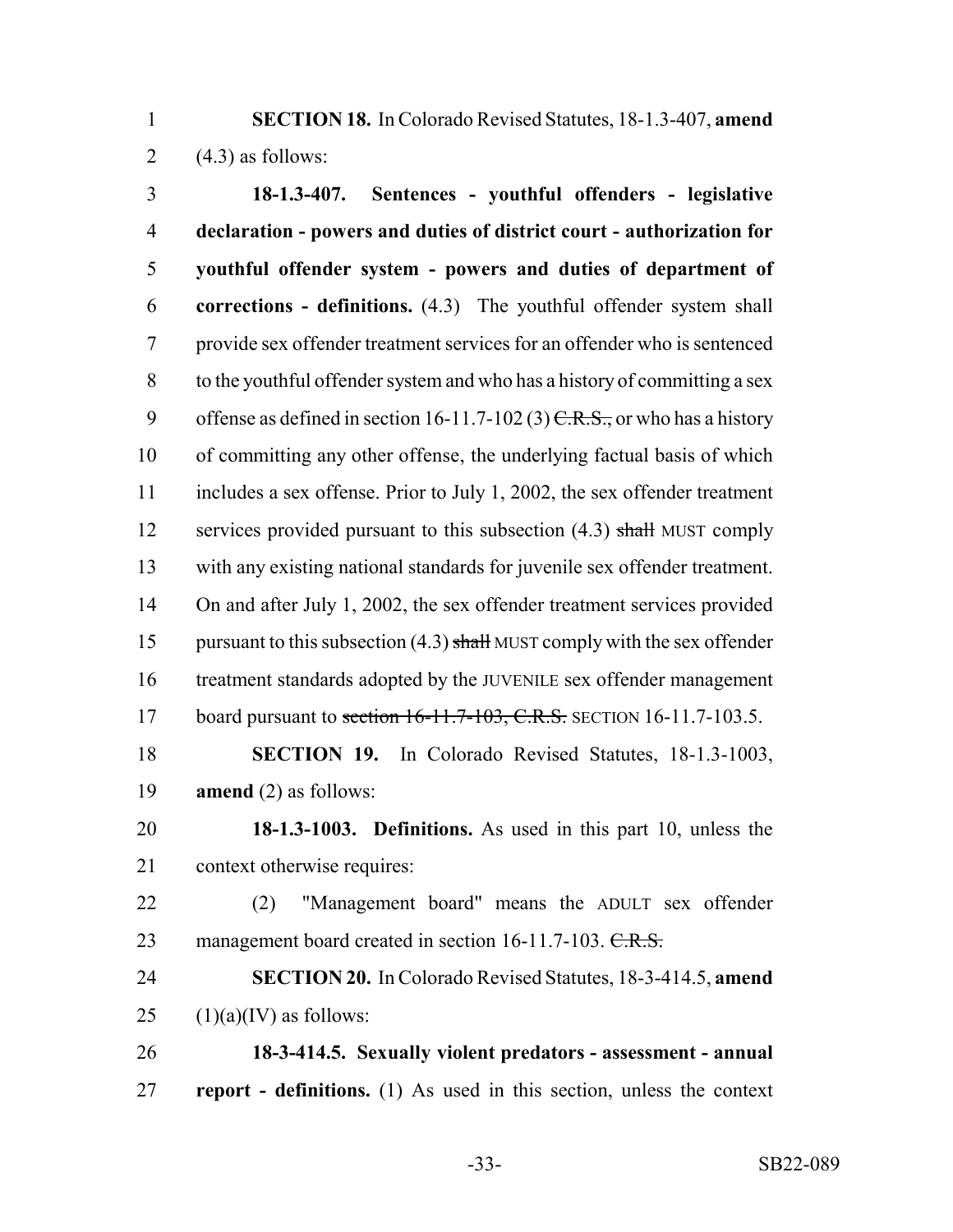otherwise requires:

(a) "Sexually violent predator" means an offender:

 (IV) Who, based upon the results of a risk assessment screening instrument developed by the division of criminal justice in consultation with and approved by the ADULT sex offender management board 6 established pursuant to section  $16-11.7-103$  (1),  $C.R.S.,$  is likely to subsequently commit one or more of the offenses specified in 8 subparagraph  $(H)$  of this paragraph  $(a)$  SUBSECTION  $(1)(a)(II)$  OF THIS 9 SECTION under the circumstances described in subparagraph (III) of this 10 paragraph (a) SUBSECTION  $(1)(a)(III)$  OF THIS SECTION.

 **SECTION 21.** In Colorado Revised Statutes, 24-33.5-503, **amend** (1)(o) as follows:

 **24-33.5-503. Duties of division.** (1) The division has the following duties:

 (o) To develop, in consultation with the sex offender management board, AS IT EXISTED PRIOR TO THE EFFECTIVE DATE OF SENATE BILL 17 22- , ENACTED IN 2022, and the judicial branch by January 1, 1999, the risk assessment screening instrument that will be provided to the sentencing courts to determine the likelihood that a sex offender would commit one or more of the offenses specified in section 18-3-414.5 21 (1)(a)(II),  $\overline{C.R.S.}$ , under the circumstances described in section 22 18-3-414.5 (1)(a)(III);  $\overline{C.R.S.}$ ;

 **SECTION 22. Act subject to petition - effective date.** This act takes effect at 12:01 a.m. on the day following the expiration of the ninety-day period after final adjournment of the general assembly; except 26 that, if a referendum petition is filed pursuant to section 1 (3) of article V of the state constitution against this act or an item, section, or part of this